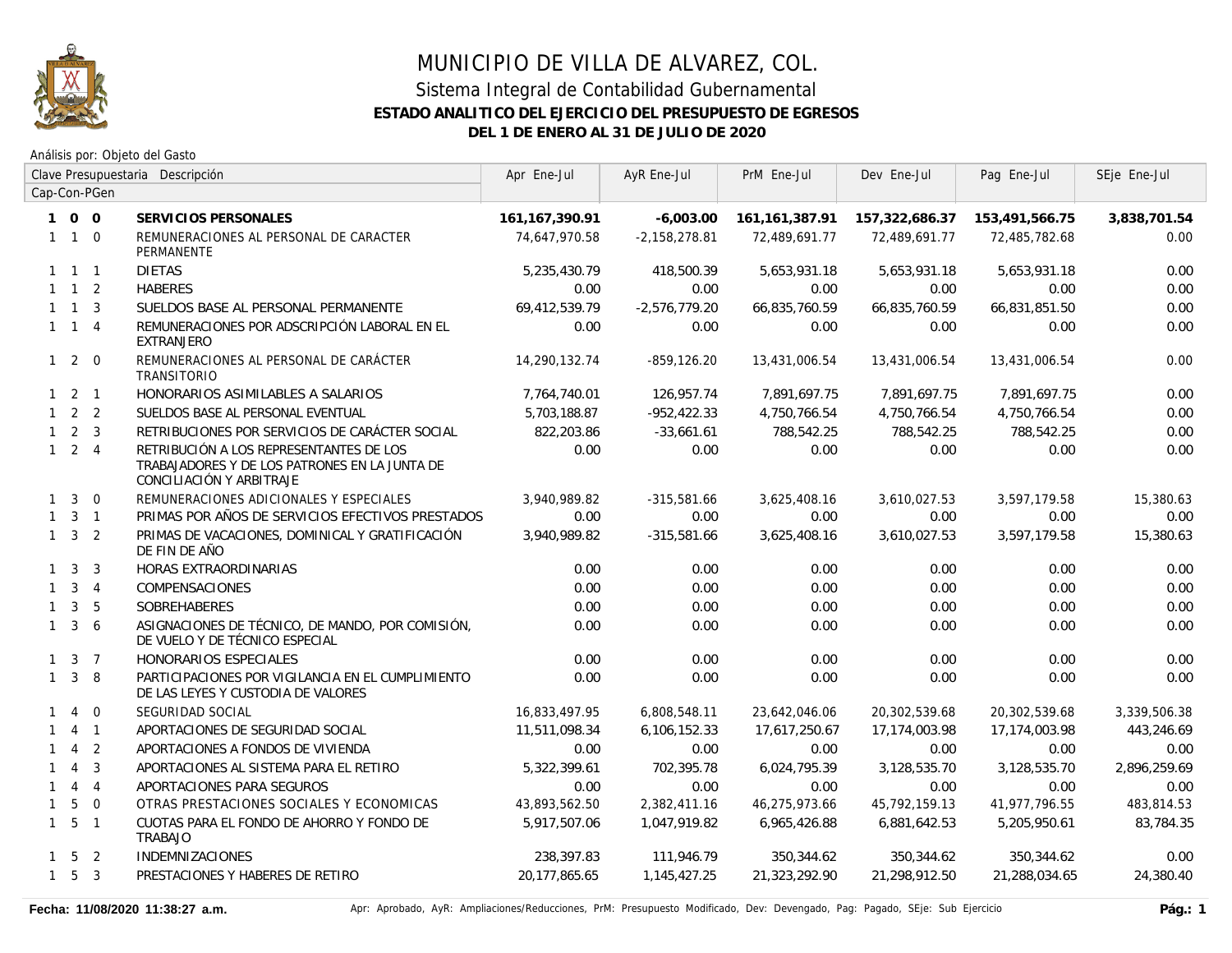

|              |                     |              | Clave Presupuestaria Descripción                                                             | Apr Ene-Jul   | AyR Ene-Jul     | PrM Ene-Jul   | Dev Ene-Jul   | Pag Ene-Jul   | SEje Ene-Jul |
|--------------|---------------------|--------------|----------------------------------------------------------------------------------------------|---------------|-----------------|---------------|---------------|---------------|--------------|
|              |                     | Cap-Con-PGen |                                                                                              |               |                 |               |               |               |              |
|              | $1\quad 5\quad 4$   |              | PRESTACIONES CONTRACTUALES                                                                   | 17,456,400.28 | 94,476.45       | 17,550,876.73 | 17,175,226.95 | 15,047,434.14 | 375,649.78   |
| $\mathbf{1}$ | $5\overline{)}$     | 5            | APOYOS A LA CAPACITACIÓN DE LOS SERVIDORES<br><b>PÚBLICOS</b>                                | 0.00          | 0.00            | 0.00          | 0.00          | 0.00          | 0.00         |
| $\mathbf{1}$ | 5                   | 9            | OTRAS PRESTACIONES SOCIALES Y ECONÓMICAS                                                     | 103,391.68    | $-17,359.15$    | 86,032.53     | 86,032.53     | 86,032.53     | 0.00         |
| $\mathbf{1}$ |                     | 6 0          | <b>PREVISIONES</b>                                                                           | 5.848.691.59  | $-5,848,691.59$ | 0.00          | 0.00          | 0.00          | 0.00         |
| $\mathbf{1}$ | 6 1                 |              | PREVISIONES DE CARÁCTER LABORAL, ECONÓMICA Y DE<br>SEGURIDAD SOCIAL                          | 5,848,691.59  | $-5,848,691.59$ | 0.00          | 0.00          | 0.00          | 0.00         |
|              | $1 \quad 7 \quad 0$ |              | PAGO DE ESTIMULOS A SERVIDORES PUBLICOS                                                      | 1,712,545.73  | $-15,284.01$    | 1,697,261.72  | 1,697,261.72  | 1,697,261.72  | 0.00         |
|              | $1 \quad 7 \quad 1$ |              | ESTÍMULOS                                                                                    | 1,712,545.73  | $-15,284.01$    | 1,697,261.72  | 1,697,261.72  | 1,697,261.72  | 0.00         |
|              | $1 \quad 7 \quad 2$ |              | <b>RECOMPENSAS</b>                                                                           | 0.00          | 0.00            | 0.00          | 0.00          | 0.00          | 0.00         |
| 2            |                     | $0\quad 0$   | MATERIALES Y SUMINISTROS                                                                     | 7.050.874.60  | 4,760,884.78    | 11,811,759.38 | 8,034,469.29  | 7,613,613.92  | 3,777,290.09 |
|              | $2 \quad 1 \quad 0$ |              | MATERIALES DE ADMINISTRACION, EMISION DE<br>DOCUMENTOS Y ARTICULOS OFICIALES                 | 391,220.62    | 99,151.89       | 490,372.51    | 377,187.95    | 290,836.82    | 113,184.56   |
|              | $2 \quad 1 \quad 1$ |              | MATERIALES, ÚTILES Y EQUIPOS MENORES DE OFICINA                                              | 172,666.62    | 19,056.86       | 191,723.48    | 160,831.53    | 90,958.80     | 30,891.95    |
|              | $2 \quad 1 \quad 2$ |              | MATERIALES Y ÚTILES DE IMPRESIÓN Y REPRODUCCIÓN                                              | 7.000.00      | 2,887.00        | 9,887.00      | 6,757.00      | 6.757.00      | 3,130.00     |
|              | $2 \quad 1 \quad 3$ |              | MATERIAL ESTADÍSTICO Y GEOGRÁFICO                                                            | 0.00          | 0.00            | 0.00          | 0.00          | 0.00          | 0.00         |
|              | $2 \quad 1 \quad 4$ |              | MATERIALES, ÚTILES Y EQUIPOS MENORES DE<br>TECNOLOGÍAS DE LA INFORMACIÓN Y COMUNICACIONES    | 49,350.00     | 0.00            | 49,350.00     | 23,181.00     | 21,615.00     | 26,169.00    |
|              | $2 \quad 1 \quad 5$ |              | MATERIAL IMPRESO E INFORMACIÓN DIGITAL                                                       | 116,704.00    | 44,708.03       | 161,412.03    | 112,735.78    | 102,713.38    | 48,676.25    |
| 2            |                     | 1 6          | MATERIAL DE LIMPIEZA                                                                         | 45,500.00     | 32,500.00       | 78,000.00     | 73,682.64     | 68,792.64     | 4,317.36     |
| 2            | $1\quad 7$          |              | MATERIALES Y ÚTILES DE ENSEÑANZA                                                             | 0.00          | 0.00            | 0.00          | 0.00          | 0.00          | 0.00         |
|              | $2 \quad 1 \quad 8$ |              | MATERIALES PARA EL REGISTRO E IDENTIFICACIÓN DE<br><b>BIENES Y PERSONAS</b>                  | 0.00          | 0.00            | 0.00          | 0.00          | 0.00          | 0.00         |
|              | $2\quad 2$          | $\Omega$     | <b>ALIMENTOS Y UTENSILIOS</b>                                                                | 89,607.00     | 12,132.00       | 101,739.00    | 79,644.00     | 70,350.00     | 22,095.00    |
|              | $2 \quad 2 \quad 1$ |              | PRODUCTOS ALIMENTICIOS PARA PERSONAS                                                         | 79,107.00     | 12,132.00       | 91,239.00     | 79,644.00     | 70,350.00     | 11,595.00    |
|              | $2 \quad 2 \quad 2$ |              | PRODUCTOS ALIMENTICIOS PARA ANIMALES                                                         | 10,500.00     | 0.00            | 10,500.00     | 0.00          | 0.00          | 10,500.00    |
|              | $2 \quad 2 \quad 3$ |              | UTENSILIOS PARA EL SERVICIO DE ALIMENTACIÓN                                                  | 0.00          | 0.00            | 0.00          | 0.00          | 0.00          | 0.00         |
|              | $2 \quad 3 \quad 0$ |              | MATERIAS PRIMAS Y MATERIALES DE PRODUCCION Y<br>COMERCIALIZACION                             | 0.00          | 0.00            | 0.00          | 0.00          | 0.00          | 0.00         |
|              | $2 \quad 3 \quad 1$ |              | PRODUCTOS ALIMENTICIOS, AGROPECUARIOS Y<br>FORESTALES ADQUIRIDOS COMO MATERIA PRIMA          | 0.00          | 0.00            | 0.00          | 0.00          | 0.00          | 0.00         |
|              | $2 \quad 3 \quad 2$ |              | INSUMOS TEXTILES ADQUIRIDOS COMO MATERIA PRIMA                                               | 0.00          | 0.00            | 0.00          | 0.00          | 0.00          | 0.00         |
|              | $2 \quad 3 \quad 3$ |              | PRODUCTOS DE PAPEL, CARTÓN E IMPRESOS<br>ADQUIRIDOS COMO MATERIA PRIMA                       | 0.00          | 0.00            | 0.00          | 0.00          | 0.00          | 0.00         |
|              | $2 \quad 3 \quad 4$ |              | COMBUSTIBLES, LUBRICANTES, ADITIVOS, CARBÓN Y SUS<br>DERIVADOS ADQUIRIDOS COMO MATERIA PRIMA | 0.00          | 0.00            | 0.00          | 0.00          | 0.00          | 0.00         |
|              | $2 \quad 3 \quad 5$ |              | PRODUCTOS QUÍMICOS, FARMACÉUTICOS Y DE<br>LABORATORIO ADQUIRIDOS COMO MATERIA PRIMA          | 0.00          | 0.00            | 0.00          | 0.00          | 0.00          | 0.00         |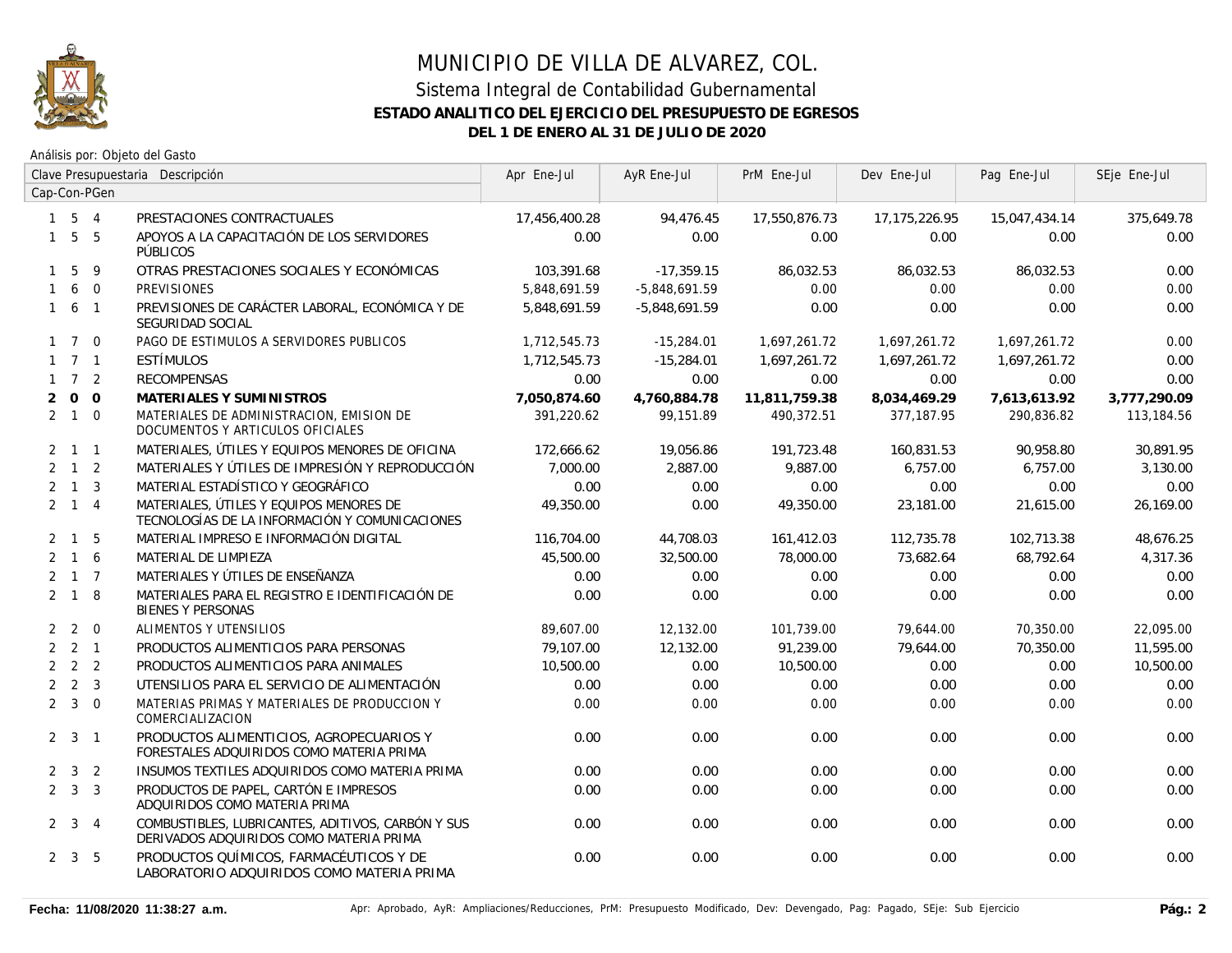

Análisis por: Objeto del Gasto

|                |                     |                | Clave Presupuestaria Descripción                                                        | Apr Ene-Jul  | AyR Ene-Jul  | PrM Ene-Jul  | Dev Ene-Jul  | Pag Ene-Jul  | SEje Ene-Jul |
|----------------|---------------------|----------------|-----------------------------------------------------------------------------------------|--------------|--------------|--------------|--------------|--------------|--------------|
|                |                     | Cap-Con-PGen   |                                                                                         |              |              |              |              |              |              |
|                | $2 \quad 3 \quad 6$ |                | PRODUCTOS METÁLICOS Y A BASE DE MINERALES NO<br>METÁLICOS ADQUIRIDOS COMO MATERIA PRIMA | 0.00         | 0.00         | 0.00         | 0.00         | 0.00         | 0.00         |
|                | $2 \quad 3 \quad 7$ |                | PRODUCTOS DE CUERO, PIEL, PLÁSTICO Y HULE<br>ADQUIRIDOS COMO MATERIA PRIMA              | 0.00         | 0.00         | 0.00         | 0.00         | 0.00         | 0.00         |
| $\overline{2}$ | $\mathbf{3}$        | 8              | MERCANCÍAS ADQUIRIDAS PARA SU COMERCIALIZACIÓN                                          | 0.00         | 0.00         | 0.00         | 0.00         | 0.00         | 0.00         |
| $\overline{2}$ | $\mathbf{3}$        | 9              | OTROS PRODUCTOS ADQUIRIDOS COMO MATERIA PRIMA                                           | 0.00         | 0.00         | 0.00         | 0.00         | 0.00         | 0.00         |
| $\overline{2}$ | $\overline{4}$      | $\overline{0}$ | MATERIALES Y ARTICULOS DE CONSTRUCCION Y DE<br>REPARACION                               | 1,011,990.00 | 187,902.49   | 1,199,892.49 | 1,051,223.70 | 912,436.96   | 148,668.79   |
| $\mathbf{2}$   |                     | 4 1            | PRODUCTOS MINERALES NO METÁLICOS                                                        | 56,000.00    | $-39,200.00$ | 16,800.00    | 15,196.44    | 11,322.02    | 1,603.56     |
| $\mathbf{2}$   | $\overline{4}$      | $\overline{2}$ | CEMENTO Y PRODUCTOS DE CONCRETO                                                         | 4,200.00     | 3,940.22     | 8,140.22     | 8,140.22     | 8,108.20     | 0.00         |
| $\overline{2}$ | $\overline{4}$      | 3              | CAL, YESO Y PRODUCTOS DE YESO                                                           | 21,000.00    | 0.00         | 21,000.00    | 199.37       | 199.37       | 20,800.63    |
| $\overline{2}$ |                     | $4 \quad 4$    | MADERA Y PRODUCTOS DE MADERA                                                            | 5,600.00     | 0.00         | 5,600.00     | 32.00        | 32.00        | 5,568.00     |
| $\overline{2}$ | $\overline{4}$      | 5              | VIDRIO Y PRODUCTOS DE VIDRIO                                                            | 0.00         | 0.00         | 0.00         | 0.00         | 0.00         | 0.00         |
| $\overline{2}$ | $\overline{4}$      | 6              | MATERIAL ELÉCTRICO Y ELECTRÓNICO                                                        | 723,450.00   | 109,912.27   | 833,362.27   | 780,141.02   | 655,845.09   | 53,221.25    |
| $\overline{2}$ |                     | 4 7            | ARTÍCULOS METÁLICOS PARA LA CONSTRUCCIÓN                                                | 35,000.00    | 0.00         | 35,000.00    | 6,372.91     | 6,172.91     | 28,627.09    |
| $\overline{2}$ | $\overline{4}$      | 8              | MATERIALES COMPLEMENTARIOS                                                              | 0.00         | 0.00         | 0.00         | 0.00         | 0.00         | 0.00         |
| $\overline{2}$ | $\overline{4}$      | 9              | OTROS MATERIALES Y ARTÍCULOS DE CONSTRUCCIÓN Y<br>REPARACIÓN                            | 166,740.00   | 113,250.00   | 279,990.00   | 241.141.74   | 230.757.37   | 38,848.26    |
|                | 2 <sub>5</sub>      | $\overline{0}$ | PRODUCTOS QUIMICOS, FARMACEUTICOS Y DE<br>LABORATORIO                                   | 14,910.00    | 0.00         | 14,910.00    | 179.80       | 179.80       | 14,730.20    |
| 2              | - 5                 | $\overline{1}$ | PRODUCTOS QUÍMICOS BÁSICOS                                                              | 0.00         | 0.00         | 0.00         | 0.00         | 0.00         | 0.00         |
| $\overline{2}$ | 5                   | 2              | FERTILIZANTES, PESTICIDAS Y OTROS AGROQUÍMICOS                                          | 5,250.00     | 0.00         | 5,250.00     | 0.00         | 0.00         | 5,250.00     |
| $\overline{2}$ | 5                   | 3              | MEDICINAS Y PRODUCTOS FARMACÉUTICOS                                                     | 7.000.00     | 0.00         | 7.000.00     | 179.80       | 179.80       | 6,820.20     |
| $\overline{2}$ | 5                   | $\overline{4}$ | MATERIALES, ACCESORIOS Y SUMINISTROS MÉDICOS                                            | 0.00         | 0.00         | 0.00         | 0.00         | 0.00         | 0.00         |
| $\overline{2}$ | 5                   | 5              | MATERIALES, ACCESORIOS Y SUMINISTROS DE<br>LABORATORIO                                  | 0.00         | 0.00         | 0.00         | 0.00         | 0.00         | 0.00         |
| 2              | -5                  | 6              | FIBRAS SINTÉTICAS, HULES, PLÁSTICOS Y DERIVADOS                                         | 2,660.00     | 0.00         | 2,660.00     | 0.00         | 0.00         | 2,660.00     |
| $\overline{2}$ | 5                   | 9              | OTROS PRODUCTOS QUÍMICOS                                                                | 0.00         | 0.00         | 0.00         | 0.00         | 0.00         | 0.00         |
| $\overline{2}$ | 6                   | $\overline{0}$ | COMBUSTIBLES, LUBRICANTES Y ADITIVOS                                                    | 5,005,455.98 | 317,655.92   | 5,323,111.90 | 4,860,907.22 | 4,680,258.91 | 462,204.68   |
| $\overline{2}$ | 6                   | $\mathbf{1}$   | COMBUSTIBLES, LUBRICANTES Y ADITIVOS                                                    | 5,005,455.98 | 317,655.92   | 5,323,111.90 | 4,860,907.22 | 4,680,258.91 | 462,204.68   |
| 2              | 6                   | 2              | CARBÓN Y SUS DERIVADOS                                                                  | 0.00         | 0.00         | 0.00         | 0.00         | 0.00         | 0.00         |
|                | $2 \t7 \t0$         |                | VESTUARIO, BLANCOS, PRENDAS DE PROTECCION Y<br>ARTICULOS DEPORTIVOS                     | 331,989.00   | 4,116,300.00 | 4,448,289.00 | 1,536,349.22 | 1,536,349.22 | 2,911,939.78 |
|                | $2 \quad 7 \quad 1$ |                | VESTUARIO Y UNIFORMES                                                                   | 252,007.00   | 2,763,600.00 | 3,015,607.00 | 183,281.16   | 183,281.16   | 2,832,325.84 |
|                | $2 \quad 7 \quad 2$ |                | PRENDAS DE SEGURIDAD Y PROTECCIÓN PERSONAL                                              | 74,732.00    | 1,352,700.00 | 1,427,432.00 | 1,353,068.06 | 1,353,068.06 | 74,363.94    |
|                | $2 \quad 7 \quad 3$ |                | ARTÍCULOS DEPORTIVOS                                                                    | 5,250.00     | 0.00         | 5,250.00     | 0.00         | 0.00         | 5,250.00     |
| $\overline{2}$ |                     | 7 <sub>4</sub> | PRODUCTOS TEXTILES                                                                      | 0.00         | 0.00         | 0.00         | 0.00         | 0.00         | 0.00         |
|                | $2 \quad 7 \quad 5$ |                | BLANCOS Y OTROS PRODUCTOS TEXTILES, EXCEPTO                                             | 0.00         | 0.00         | 0.00         | 0.00         | 0.00         | 0.00         |

Fecha: 11/08/2020 11:38:27 a.m. **Aprichationes/Actiones/Reducciones, PrM: Presupuesto Modificado, Dev: Devengado, Pag: Pagado, SEje: Sub Ejercicio Pág.: 3**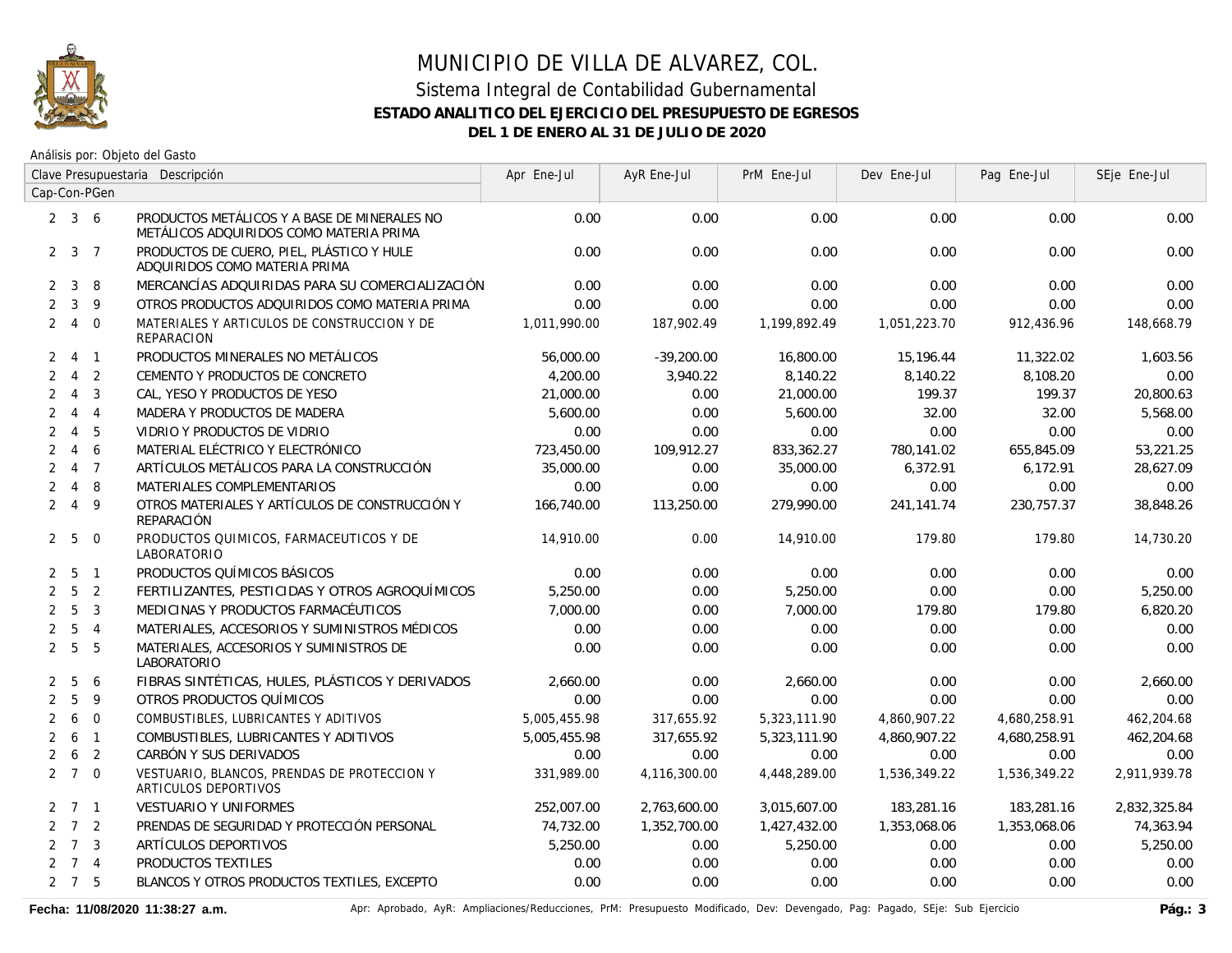

Análisis por: Objeto del Gasto

|                |                     |                | Clave Presupuestaria Descripción                                                                          | Apr Ene-Jul   | AyR Ene-Jul  | PrM Ene-Jul   | Dev Ene-Jul   | Pag Ene-Jul   | SEje Ene-Jul |
|----------------|---------------------|----------------|-----------------------------------------------------------------------------------------------------------|---------------|--------------|---------------|---------------|---------------|--------------|
|                |                     | Cap-Con-PGen   |                                                                                                           |               |              |               |               |               |              |
|                |                     |                | PRENDAS DE VESTIR                                                                                         |               |              |               |               |               |              |
| 2              | 8                   | $\overline{0}$ | MATERIALES Y SUMINISTROS PARA SEGURIDAD                                                                   | 0.00          | 0.00         | 0.00          | 0.00          | 0.00          | 0.00         |
| $\overline{2}$ | 8                   | $\overline{1}$ | SUSTANCIAS Y MATERIALES EXPLOSIVOS                                                                        | 0.00          | 0.00         | 0.00          | 0.00          | 0.00          | 0.00         |
| $\overline{2}$ | 8                   | $\overline{2}$ | MATERIALES DE SEGURIDAD PÚBLICA                                                                           | 0.00          | 0.00         | 0.00          | 0.00          | 0.00          | 0.00         |
|                | $2 \quad 8$         | $\overline{3}$ | PRENDAS DE PROTECCIÓN PARA SEGURIDAD PÚBLICA Y<br><b>NACIONAL</b>                                         | 0.00          | 0.00         | 0.00          | 0.00          | 0.00          | 0.00         |
|                | $2 \quad 9$         | $\mathbf 0$    | HERRAMIENTAS, REFACCIONES Y ACCESORIOS MENORES                                                            | 205,702.00    | 27,742.48    | 233,444.48    | 128,977.40    | 123,202.21    | 104,467.08   |
|                | $2 \quad 9 \quad 1$ |                | HERRAMIENTAS MENORES                                                                                      | 167,685.00    | 2,196.70     | 169,881.70    | 66,516.86     | 62,164.20     | 103,364.84   |
| $\overline{2}$ | 9 <sub>2</sub>      |                | REFACCIONES Y ACCESORIOS MENORES DE EDIFICIOS                                                             | 4,200.00      | 1,790.78     | 5,990.78      | 5,990.78      | 4,568.25      | 0.00         |
|                | 293                 |                | REFACCIONES Y ACCESORIOS MENORES DE MOBILIARIO<br>Y EQUIPO DE ADMINISTRACIÓN, EDUCACIONAL Y<br>RECREATIVO | 0.00          | 0.00         | 0.00          | 0.00          | 0.00          | 0.00         |
|                | 294                 |                | REFACCIONES Y ACCESORIOS MENORES DE EQUIPO DE<br>CÓMPUTO Y TECNOLOGÍAS DE LA INFORMACIÓN                  | 0.00          | 0.00         | 0.00          | 0.00          | 0.00          | 0.00         |
|                | 295                 |                | REFACCIONES Y ACCESORIOS MENORES DE EQUIPO E<br>INSTRUMENTAL MÉDICO Y DE LABORATORIO                      | 0.00          | 0.00         | 0.00          | 0.00          | 0.00          | 0.00         |
|                | $2 \quad 9 \quad 6$ |                | REFACCIONES Y ACCESORIOS MENORES DE EQUIPO DE<br>TRANSPORTE                                               | 4,907.00      | 3,516.55     | 8,423.55      | 8,362.91      | 8,362.91      | 60.64        |
|                | 297                 |                | REFACCIONES Y ACCESORIOS MENORES DE EQUIPO DE<br>DEFENSA Y SEGURIDAD                                      | 14,000.00     | 10,000.00    | 24,000.00     | 23,692.97     | 23,692.97     | 307.03       |
|                | $2 \quad 9$         | -8             | REFACCIONES Y ACCESORIOS MENORES DE MAQUINARIA<br>Y OTROS EQUIPOS                                         | 12,110.00     | 8,238.45     | 20,348.45     | 19,683.79     | 19,683.79     | 664.66       |
|                | 299                 |                | REFACCIONES Y ACCESORIOS MENORES OTROS BIENES<br><b>MUEBLES</b>                                           | 2,800.00      | 2,000.00     | 4,800.00      | 4.730.09      | 4,730.09      | 69.91        |
| 3              | 0 <sub>0</sub>      |                | SERVICIOS GENERALES                                                                                       | 34,811,205.93 | 8,972,247.87 | 43,783,453.80 | 37,507,718.38 | 33,878,450.33 | 6,275,735.42 |
| 3              | $1\quad 0$          |                | SERVICIOS BÁSICOS                                                                                         | 14,795,083.31 | 739.072.29   | 15,534,155.60 | 13,357,234.11 | 13,315,519.60 | 2,176,921.49 |
| 3              | $1 \quad 1$         |                | ENERGÍA ELÉCTRICA                                                                                         | 14,513,333.31 | 609.549.74   | 15,122,883.05 | 12,999,227.02 | 12,999,227.02 | 2,123,656.03 |
| 3              | $1\quad 2$          |                | GAS                                                                                                       | 0.00          | 0.00         | 0.00          | 0.00          | 0.00          | 0.00         |
| 3              | $\overline{1}$      | $\overline{3}$ | <b>AGUA</b>                                                                                               | 10,500.00     | $-107.16$    | 10,392.84     | 3,321.00      | 3,321.00      | 7,071.84     |
| 3              | $\overline{1}$      | $\overline{4}$ | TELEFONÍA TRADICIONAL                                                                                     | 140,000.00    | 0.00         | 140,000.00    | 99,501.58     | 88,757.71     | 40,498.42    |
| 3              | $\overline{1}$      | 5              | TELEFONÍA CELULAR                                                                                         | 0.00          | 0.00         | 0.00          | 0.00          | 0.00          | 0.00         |
| 3              | 1 6                 |                | SERVICIOS DE TELECOMUNICACIONES Y SATELITES.                                                              | 0.00          | 0.00         | 0.00          | 0.00          | 0.00          | 0.00         |
|                | $3 \quad 1 \quad 7$ |                | SERVICIOS DE ACCESO DE INTERNET, REDES Y<br>PROCESAMIENTO DE INFORMACION                                  | 126,000.00    | 123,952.71   | 249,952.71    | 249,952.71    | 218,982.07    | 0.00         |
| 3              | $\overline{1}$      | 8              | SERVICIOS POSTALES Y TELEGRAFICOS                                                                         | 5,250.00      | 5,677.00     | 10,927.00     | 5,231.80      | 5,231.80      | 5,695.20     |
| 3              | $1 \quad 9$         |                | SERVICIOS INTEGRALES Y OTROS SERVICIOS                                                                    | 0.00          | 0.00         | 0.00          | 0.00          | 0.00          | 0.00         |
| 3              | $\overline{2}$      | $\overline{0}$ | SERVICIOS DE ARRENDAMIENTO                                                                                | 6,187,829.33  | 107.16       | 6,187,936.49  | 6,125,599.39  | 4,681,423.52  | 62,337.10    |
|                | $3 \quad 2 \quad 1$ |                | ARRENDAMIENTO DE TERRENOS                                                                                 | 0.00          | 0.00         | 0.00          | 0.00          | 0.00          | 0.00         |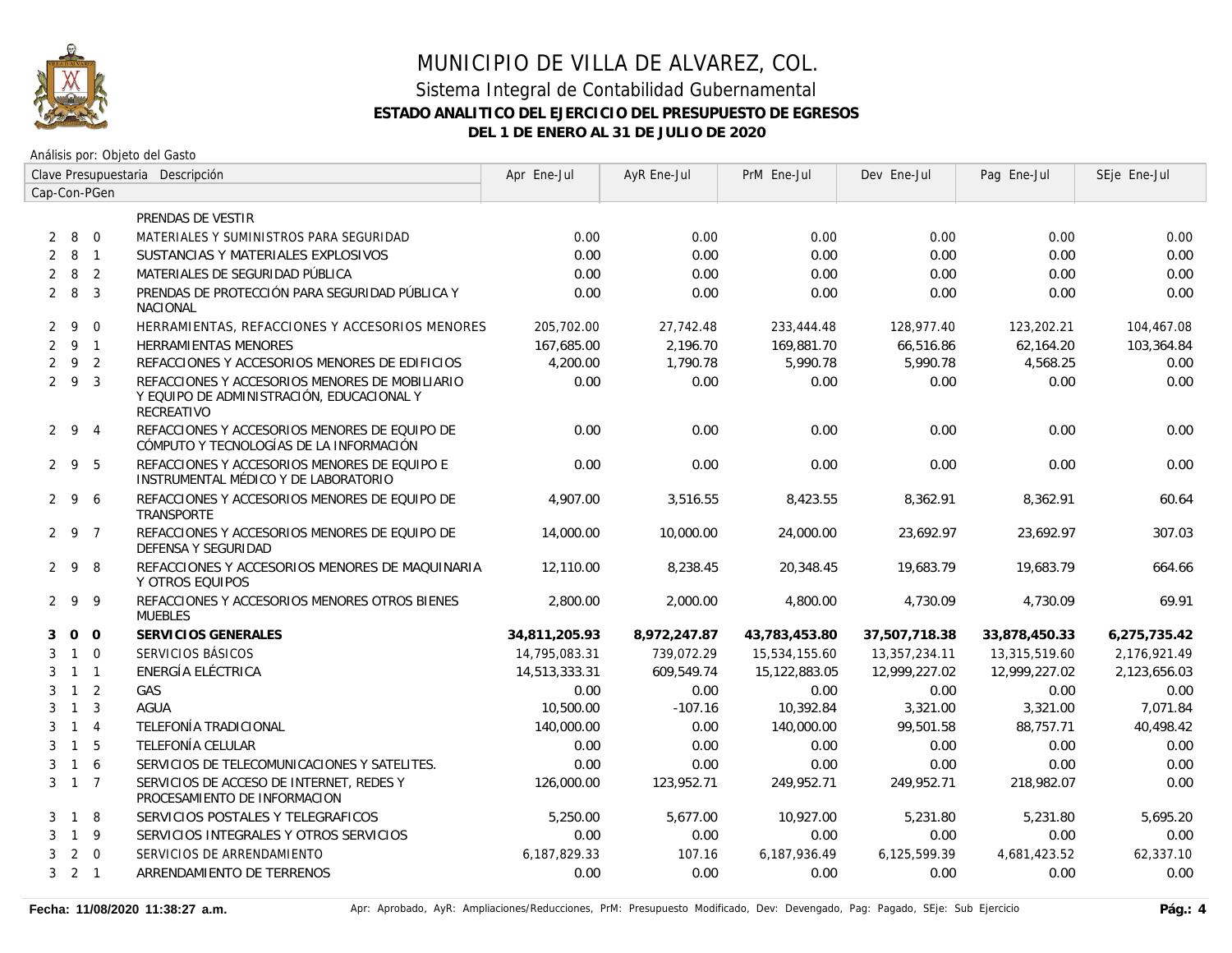

Análisis por: Objeto del Gasto

|   |                         |                | Clave Presupuestaria Descripción                                                                           | Apr Ene-Jul  | AyR Ene-Jul   | PrM Ene-Jul   | Dev Ene-Jul  | Pag Ene-Jul  | SEje Ene-Jul  |
|---|-------------------------|----------------|------------------------------------------------------------------------------------------------------------|--------------|---------------|---------------|--------------|--------------|---------------|
|   |                         | Cap-Con-PGen   |                                                                                                            |              |               |               |              |              |               |
|   | $3 \quad 2 \quad 2$     |                | ARRENDAMIENTO DE EDIFICIOS                                                                                 | 120,000.00   | 107.16        | 120,107.16    | 120,107.16   | 120,107.16   | 0.00          |
|   | $3 \quad 2 \quad 3$     |                | ARRENDAMIENTO DE MOBILIARIO Y EQUIPO DE<br>ADMINISTRACIÓN, EDUCACIONAL Y RECREATIVO                        | 0.00         | 0.00          | 0.00          | 0.00         | 0.00         | 0.00          |
| 3 |                         | $2 \quad 4$    | ARRENDAMIENTO DE EQUIPO E INSTRUMENTAL MÉDICO Y<br>DE LABORATORIO                                          | 0.00         | 0.00          | 0.00          | 0.00         | 0.00         | 0.00          |
| 3 | 2                       | 5              | ARRENDAMIENTO DE EQUIPO DE TRANSPORTE                                                                      | 6,059,429.33 | 0.00          | 6,059,429.33  | 6,005,492.23 | 4,561,316.36 | 53,937.10     |
| 3 |                         | 2 6            | ARRENDAMIENTO DE MAQUINARIA, OTROS EQUIPOS Y<br><b>HERRAMIENTAS</b>                                        | 0.00         | 0.00          | 0.00          | 0.00         | 0.00         | 0.00          |
| 3 |                         | 2 <sub>7</sub> | ARRENDAMIENTO DE ACTIVOS INTANGIBLES                                                                       | 0.00         | 0.00          | 0.00          | 0.00         | 0.00         | 0.00          |
| 3 | 2                       | 8              | ARRENDAMIENTO FINANCIERO                                                                                   | 0.00         | 0.00          | 0.00          | 0.00         | 0.00         | 0.00          |
| 3 |                         | $2 \quad 9$    | OTROS ARRENDAMIENTOS                                                                                       | 8,400.00     | 0.00          | 8,400.00      | 0.00         | 0.00         | 8,400.00      |
| 3 | $\overline{\mathbf{3}}$ | $\Omega$       | SERVICIOS PROFESIONALES, CIENTIFICOS, TECNICOS Y<br>OTROS SERVICIOS                                        | 3,444,483.00 | 1,848,883.49  | 5,293,366.49  | 3,953,814.94 | 3,890,131.97 | 1,339,551.55  |
| 3 | 3                       | $\overline{1}$ | SERVICIOS LEGALES, DE CONTABILIDAD, AUDITORÍA Y<br><b>RELACIONADOS</b>                                     | 308,000.00   | 0.00          | 308,000.00    | 66,834.81    | 66,834.81    | 241,165.19    |
|   | $3 \quad 3 \quad 2$     |                | SERVICIOS DE DISEÑO, ARQUITECTURA, INGENIERÍA Y<br>ACTIVIDADES RELACIONADAS                                | 0.00         | 0.00          | 0.00          | 0.00         | 0.00         | 0.00          |
| 3 | $\overline{3}$          | $\overline{3}$ | SERVICIOS DE CONSULTORÍA ADMINISTRATIVA,<br>PROCESOS, TÉCNICA Y EN TECNOLOGÍAS DE LA<br><b>INFORMACIÓN</b> | 2,626,169.00 | 1,583,330.00  | 4,209,499.00  | 3,761,404.32 | 3,717,800.32 | 448,094.68    |
| 3 |                         | $3 \quad 4$    | SERVICIOS DE CAPACITACIÓN                                                                                  | 175,007.00   | $-300,000.00$ | $-124,993.00$ | 0.00         | 0.00         | $-124,993.00$ |
| 3 |                         | 3 <sub>5</sub> | SERVICIOS DE INVESTIGACIÓN CIENTÍFICA Y<br>DESARROLLO                                                      | 0.00         | 0.00          | 0.00          | 0.00         | 0.00         | 0.00          |
| 3 | $\mathbf{3}$            | 6              | SERVICIOS DE APOYO ADMINISTRATIVO, TRADUCCIÓN,<br>FOTOCOPIADO E IMPRESIÓN                                  | 335,307.00   | 846.89        | 336,153.89    | 125,575.81   | 105,496.84   | 210,578.08    |
| 3 |                         | 3 <sub>7</sub> | SERVICIOS DE PROTECCIÓN Y SEGURIDAD                                                                        | 0.00         | 0.00          | 0.00          | 0.00         | 0.00         | 0.00          |
| 3 | 3                       | 8              | SERVICIOS DE VIGILANCIA                                                                                    | 0.00         | 0.00          | 0.00          | 0.00         | 0.00         | 0.00          |
| 3 | 3                       | -9             | SERVICIOS PROFESIONALES, CIENTÍFICOS Y TÉCNICOS<br><b>INTEGRALES</b>                                       | 0.00         | 564,706.60    | 564,706.60    | 0.00         | 0.00         | 564,706.60    |
| 3 | 4                       | $\overline{0}$ | SERVICIOS FINANCIEROS, BANCARIOS Y COMERCIALES                                                             | 978,287.59   | 460,675.91    | 1,438,963.50  | 1,018,299.02 | 1,018,299.02 | 420,664.48    |
| 3 |                         | $4 \quad 1$    | SERVICIOS FINANCIEROS Y BANCARIOS                                                                          | 248,500.00   | 460,675.91    | 709,175.91    | 709.175.91   | 709.175.91   | 0.00          |
| 3 | $\overline{4}$          | $\overline{2}$ | SERVICIOS DE COBRANZA, INVESTIGACIÓN CREDITICIA Y<br><b>SIMILAR</b>                                        | 729,787.59   | 0.00          | 729,787.59    | 309,123.11   | 309,123.11   | 420,664.48    |
| 3 | 4                       | $\overline{3}$ | SERVICIOS DE RECAUDACIÓN, TRASLADO Y CUSTODIA DE<br><b>VALORES</b>                                         | 0.00         | 0.00          | 0.00          | 0.00         | 0.00         | 0.00          |
| 3 |                         | $4\quad 4$     | SEGUROS DE RESPONSABILIDAD PATRIMONIAL Y FIANZAS                                                           | 0.00         | 0.00          | 0.00          | 0.00         | 0.00         | 0.00          |
| 3 | $\overline{4}$          | 5              | SEGURO DE BIENES PATRIMONIALES                                                                             | 0.00         | 0.00          | 0.00          | 0.00         | 0.00         | 0.00          |
| 3 | $\overline{4}$          | 6              | ALMACENAJE, ENVASE Y EMBALAJE                                                                              | 0.00         | 0.00          | 0.00          | 0.00         | 0.00         | 0.00          |
| 3 |                         | 4 7            | <b>FLETES Y MANIOBRAS</b>                                                                                  | 0.00         | 0.00          | 0.00          | 0.00         | 0.00         | 0.00          |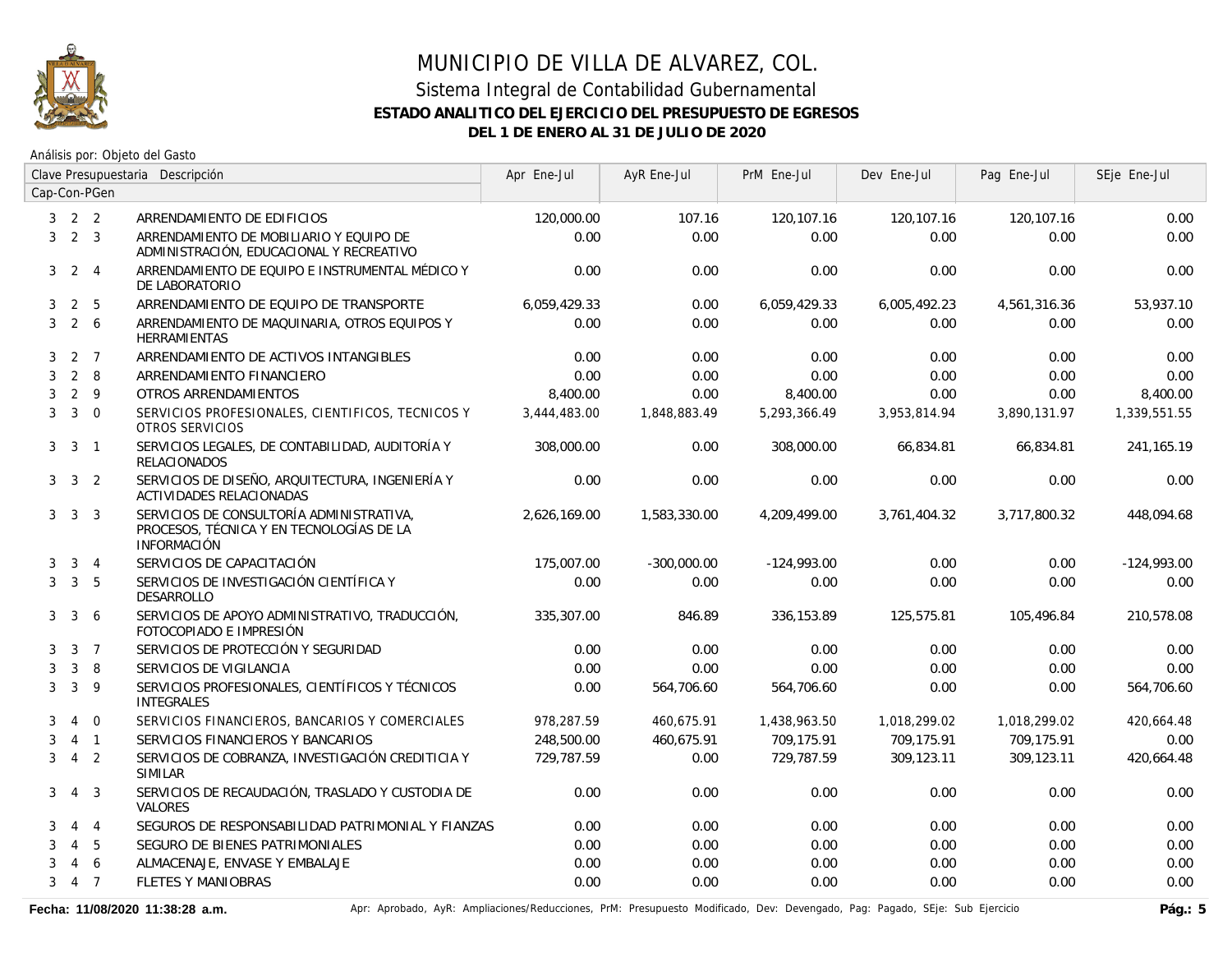

Análisis por: Objeto del Gasto

|                |                     |                | Clave Presupuestaria Descripción                                                                                                | Apr Ene-Jul  | AyR Ene-Jul    | PrM Ene-Jul  | Dev Ene-Jul  | Pag Ene-Jul  | SEje Ene-Jul |
|----------------|---------------------|----------------|---------------------------------------------------------------------------------------------------------------------------------|--------------|----------------|--------------|--------------|--------------|--------------|
|                |                     | Cap-Con-PGen   |                                                                                                                                 |              |                |              |              |              |              |
| 3              |                     | 4 8            | <b>COMISIONES POR VENTAS</b>                                                                                                    | 0.00         | 0.00           | 0.00         | 0.00         | 0.00         | 0.00         |
| 3              |                     | 4 9            | SERVICIOS FINANCIEROS, BANCARIOS Y COMERCIALES<br><b>INTEGRALES</b>                                                             | 0.00         | 0.00           | 0.00         | 0.00         | 0.00         | 0.00         |
| 3              | 5                   | $\mathbf 0$    | SERVICIOS DE INSTALACION, REPARACION,<br>MANTENIMIENTO Y CONSERVACION                                                           | 3.613.120.70 | 159,469.91     | 3,772,590.61 | 3,402,110.86 | 2,676,927.43 | 370.479.75   |
| 3              |                     | 5 <sub>1</sub> | CONSERVACIÓN Y MANTENIMIENTO MENOR DE INMUEBLES                                                                                 | 51,100.00    | 0.00           | 51,100.00    | 982.60       | 982.60       | 50,117.40    |
| 3              |                     | 5 <sub>2</sub> | INSTALACIÓN, REPARACIÓN Y MANTENIMIENTO DE<br>MOBILIARIO Y EQUIPO DE ADMINISTRACIÓN,<br>EDUCACIONAL Y RECREATIVO                | 2,450.00     | 108.00         | 2,558.00     | 1,508.00     | 1,508.00     | 1,050.00     |
| 3              |                     | 5 <sup>3</sup> | INSTALACIÓN, REPARACIÓN Y MANTENIMIENTO DE<br>EQUIPO DE CÓMPUTO Y TECNOLOGÍA DE LA<br><b>INFORMACIÓN</b>                        | 8,890.00     | 156.00         | 9,046.00     | 3,006.72     | 3,006.72     | 6,039.28     |
| 3 <sup>1</sup> |                     | 5 4            | INSTALACIÓN, REPARACIÓN Y MANTENIMIENTO DE<br>EQUIPO E INSTRUMENTAL MÉDICO Y DE LABORATORIO                                     | 0.00         | 0.00           | 0.00         | 0.00         | 0.00         | 0.00         |
| 3 <sup>1</sup> |                     | 5 5            | REPARACIÓN Y MANTENIMIENTO DE EQUIPO DE<br><b>TRANSPORTE</b>                                                                    | 359,100.00   | 229,667.44     | 588,767.44   | 555,889.63   | 520,729.43   | 32,877.81    |
|                | $3\quad 5\quad 6$   |                | REPARACIÓN Y MANTENIMIENTO DE EQUIPO DE DEFENSA<br>Y SEGURIDAD                                                                  | 0.00         | 0.00           | 0.00         | 0.00         | 0.00         | 0.00         |
|                | $3\quad 5\quad 7$   |                | INSTALACIÓN, REPARACIÓN Y MANTENIMIENTO DE<br>MAQUINARIA, OTROS EQUIPOS Y HERRAMIENTA                                           | 21,560.00    | 0.00           | 21,560.00    | 5,262.91     | 4,574.68     | 16,297.09    |
| 3              | 5                   | 8              | SERVICIOS DE LIMPIEZA Y MANEJO DE DESECHOS                                                                                      | 3,152,520.70 | $-70,461.53$   | 3,082,059.17 | 2,831,575.00 | 2,146,126.00 | 250,484.17   |
| 3              | 5                   | 9              | SERVICIOS DE JARDINERÍA Y FUMIGACIÓN                                                                                            | 17,500.00    | 0.00           | 17,500.00    | 3,886.00     | 0.00         | 13,614.00    |
| 3              |                     | 6 0            | SERVICIOS DE COMUNICACION SOCIAL Y PUBLICIDAD                                                                                   | 1,078,000.07 | $-145,833.30$  | 932,166.77   | 679,213.26   | 661,557.65   | 252,953.51   |
| 3              | $6-1$               |                | DIFUSIÓN POR RADIO, TELEVISIÓN Y OTROS MEDIOS DE<br>MENSAJES SOBRE PROGRAMAS Y ACTIVIDADES<br><b>GUBERNAMENTALES</b>            | 646,333.38   | $-154, 166.65$ | 492,166.73   | 339,882.47   | 322,226.86   | 152,284.26   |
| 3              |                     | 6 <sub>2</sub> | DIFUSIÓN POR RADIO, TELEVISIÓN Y OTROS MEDIOS DE<br>MENSAJES COMERCIALES PARA PROMOVER LA VENTA DE<br><b>BIENES O SERVICIOS</b> | 0.00         | 0.00           | 0.00         | 0.00         | 0.00         | 0.00         |
| 3              | 6                   | $\overline{3}$ | SERVICIOS DE CREATIVIDAD, PREPRODUCCIÓN Y<br>PRODUCCIÓN DE PUBLICIDAD, EXCEPTO INTERNET                                         | 0.00         | 0.00           | 0.00         | 0.00         | 0.00         | 0.00         |
| 3              | 6                   | $\overline{4}$ | SERVICIOS DE REVELADO DE FOTOGRAFÍAS                                                                                            | 0.00         | 0.00           | 0.00         | 0.00         | 0.00         | 0.00         |
| 3              | 6                   | 5              | SERVICIOS DE LA INDUSTRIA FÍLMICA, DEL SONIDO Y DEL<br><b>VIDEO</b>                                                             | 0.00         | 0.00           | 0.00         | 0.00         | 0.00         | 0.00         |
| 3              |                     | 6 6            | SERVICIO DE CREACIÓN Y DIFUSIÓN DE CONTENIDO<br>EXCLUSIVAMENTE A TRAVÉS DE INTERNET                                             | 431,666.69   | 8,333.35       | 440,000.04   | 339,330.79   | 339,330.79   | 100,669.25   |
| 3              | 6                   | 9              | OTROS SERVICIOS DE INFORMACIÓN                                                                                                  | 0.00         | 0.00           | 0.00         | 0.00         | 0.00         | 0.00         |
| 3              | $7\quad$ 0          |                | SERVICIOS DE TRASLADO Y VIATICOS                                                                                                | 22,442.00    | 127,600.69     | 150,042.69   | 88,257.69    | 88,257.69    | 61,785.00    |
| 3              |                     | 7 1            | PASAJES AÉREOS                                                                                                                  | 7,014.00     | 76,057.19      | 83,071.19    | 68,057.19    | 68,057.19    | 15,014.00    |
|                | $3 \quad 7 \quad 2$ |                | PASAJES TERRESTRES                                                                                                              | 2,947.00     | 22,947.00      | 25,894.00    | 8,854.00     | 8,854.00     | 17,040.00    |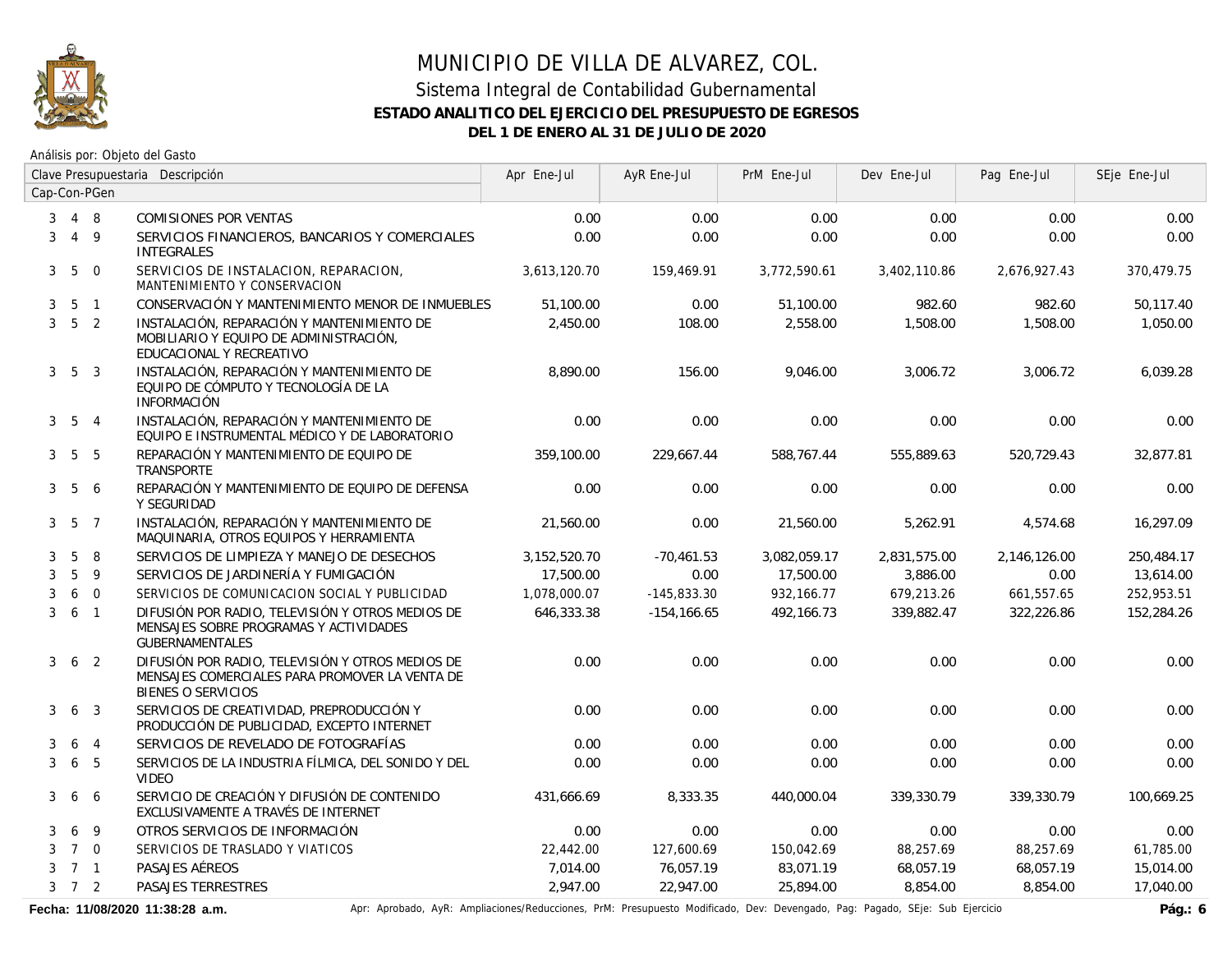

Análisis por: Objeto del Gasto

|                     |                 |                | Clave Presupuestaria Descripción                                                                 | Apr Ene-Jul   | AyR Ene-Jul   | PrM Ene-Jul   | Dev Ene-Jul   | Pag Ene-Jul   | SEje Ene-Jul |
|---------------------|-----------------|----------------|--------------------------------------------------------------------------------------------------|---------------|---------------|---------------|---------------|---------------|--------------|
| Cap-Con-PGen        |                 |                |                                                                                                  |               |               |               |               |               |              |
| $3 \quad 7 \quad 3$ |                 |                | PASAJES MARÍTIMOS, LACUSTRES Y FLUVIALES                                                         | 0.00          | 0.00          | 0.00          | 0.00          | 0.00          | 0.00         |
|                     |                 | 7 <sub>4</sub> | <b>AUTOTRANSPORTE</b>                                                                            | 0.00          | 0.00          | 0.00          | 0.00          | 0.00          | 0.00         |
| 3                   | $\overline{7}$  | -5             | VIÁTICOS EN EL PAÍS                                                                              | 10,381.00     | 27,795.50     | 38,176.50     | 9,795.50      | 9,795.50      | 28,381.00    |
| 3                   | $\overline{7}$  | 6              | VIÁTICOS EN EL EXTRANJERO                                                                        | 0.00          | 0.00          | 0.00          | 0.00          | 0.00          | 0.00         |
| 3                   | $7\overline{ }$ | $\overline{7}$ | GASTOS DE INSTALACIÓN Y TRASLADO DE MENAJE                                                       | 0.00          | 0.00          | 0.00          | 0.00          | 0.00          | 0.00         |
| 3                   | $7^{\circ}$     | 8              | SERVICIOS INTEGRALES DE TRASLADO Y VIÁTICOS                                                      | 0.00          | 0.00          | 0.00          | 0.00          | 0.00          | 0.00         |
| 3                   | $\overline{7}$  | 9              | OTROS SERVICIOS DE TRASLADO Y HOSPEDAJE                                                          | 2,100.00      | 801.00        | 2,901.00      | 1,551.00      | 1,551.00      | 1,350.00     |
| 3                   | 8               | $\mathbf 0$    | SERVICIOS OFICIALES                                                                              | 193,433.31    | 0.00          | 193,433.31    | 102,503.21    | 96,053.61     | 90,930.10    |
| 3                   | 8               | $\overline{1}$ | <b>GASTOS DE CEREMONIAL</b>                                                                      | 0.00          | 0.00          | 0.00          | 0.00          | 0.00          | 0.00         |
| 3                   | 8               | $\overline{2}$ | GASTOS DE ORDEN SOCIAL Y CULTURAL                                                                | 182,933.31    | 0.00          | 182,933.31    | 102,503.21    | 96,053.61     | 80,430.10    |
| 3                   | 8               | $\overline{3}$ | CONGRESOS Y CONVENCIONES                                                                         | 0.00          | 0.00          | 0.00          | 0.00          | 0.00          | 0.00         |
| 3                   | 8               | $\overline{4}$ | <b>EXPOSICIONES</b>                                                                              | 10,500.00     | 0.00          | 10,500.00     | 0.00          | 0.00          | 10,500.00    |
| 3                   | 8               | 5              | <b>GASTOS DE REPRESENTACIÓN</b>                                                                  | 0.00          | 0.00          | 0.00          | 0.00          | 0.00          | 0.00         |
| 3                   | 9               | $\mathbf{0}$   | OTROS SERVICIOS GENERALES                                                                        | 4,498,526.62  | 5,782,271.72  | 10,280,798.34 | 8,780,685.90  | 7,450,279.84  | 1,500,112.44 |
| 3                   | 9 <sub>1</sub>  |                | SERVICIOS FUNERARIOS Y DE CEMENTERIOS                                                            | 0.00          | 0.00          | 0.00          | 0.00          | 0.00          | 0.00         |
| 3                   | 9               | $\overline{2}$ | <b>IMPUESTOS Y DERECHOS</b>                                                                      | 85,960.00     | 60,127.86     | 146,087.86    | 114,201.08    | 114,201.08    | 31,886.78    |
| 3                   | 9               | $\overline{3}$ | IMPUESTOS Y DERECHOS DE IMPORTACIÓN                                                              | 0.00          | 0.00          | 0.00          | 0.00          | 0.00          | 0.00         |
| 3                   | 9               | $\overline{4}$ | SENTENCIAS Y RESOLUCIONES POR AUTORIDAD<br><b>COMPETENTE</b>                                     | 1,085,000.00  | 4,744,369.18  | 5,829,369.18  | 5,803,987.17  | 5,357,484.95  | 25,382.01    |
| 3                   | 9               | 5              | PENAS, MULTAS, ACCESORIOS Y ACTUALIZACIONES                                                      | 895,416.62    | 1,269,171.67  | 2,164,588.29  | 1.967.185.33  | 1,967,185.33  | 197,402.96   |
| 3                   | 9               | 6              | OTROS GASTOS POR RESPONSABILIDADES                                                               | 0.00          | 0.00          | 0.00          | 0.00          | 0.00          | 0.00         |
| 3                   |                 | 9 7            | <b>UTILIDADES</b>                                                                                | 0.00          | 0.00          | 0.00          | 0.00          | 0.00          | 0.00         |
| 3                   | 9               | -8             | IMPUESTO SOBRE NOMINAS Y OTROS QUE SE DERIVEN DE<br>UNA RELACION LABORAL                         | 2,408,000.00  | $-287,510.99$ | 2,120,489.01  | 883,903.84    | 0.00          | 1,236,585.17 |
| 3                   | 9               | 9              | OTROS SERVICIOS GENERALES                                                                        | 24,150.00     | $-3,886.00$   | 20,264.00     | 11,408.48     | 11,408.48     | 8,855.52     |
| $\overline{4}$      | $0\quad 0$      |                | TRANSFERENCIAS, ASIGNACIONES, SUBSIDIOS Y<br>OTRAS AYUDAS                                        | 32,592,509.31 | 3,310,609.49  | 35,903,118.80 | 32,818,300.76 | 32,556,846.49 | 3,084,818.04 |
| 4 1                 |                 | $\Omega$       | TRANSFERENCIAS INTERNAS Y ASIGNACIONES AL<br>SECTOR PÚBLICO                                      | 10,995,833.31 | 847,769.36    | 11,843,602.67 | 11,529,241.39 | 11,529,241.39 | 314,361.28   |
| 4 1 1               |                 |                | ASIGNACIONES PRESUPUESTARIAS AL PODER EJECUTIVO                                                  | 0.00          | 0.00          | 0.00          | 0.00          | 0.00          | 0.00         |
| 4                   |                 | $1\quad2$      | ASIGNACIONES PRESUPUESTARIAS AL PODER<br>LEGISLATIVO                                             | 0.00          | 0.00          | 0.00          | 0.00          | 0.00          | 0.00         |
| 4                   |                 | $1 \quad 3$    | ASIGNACIONES PRESUPUESTARIAS AL PODER JUDICIAL                                                   | 0.00          | 0.00          | 0.00          | 0.00          | 0.00          | 0.00         |
| 4 1 4               |                 |                | ASIGNACIONES PRESUPUESTARIAS A ÓRGANOS<br><b>AUTÓNOMOS</b>                                       | 10,995,833.31 | 847,769.36    | 11,843,602.67 | 11,529,241.39 | 11,529,241.39 | 314,361.28   |
| 4                   | $1\quad 5$      |                | TRANSFERENCIAS INTERNAS OTORGADAS A ENTIDADES<br>PARAESTATALES NO EMPRESARIALES Y NO FINANCIERAS | 0.00          | 0.00          | 0.00          | 0.00          | 0.00          | 0.00         |
| 4                   | $\overline{1}$  | -6             | TRANSFERENCIAS INTERNAS OTORGADAS A ENTIDADES                                                    | 0.00          | 0.00          | 0.00          | 0.00          | 0.00          | 0.00         |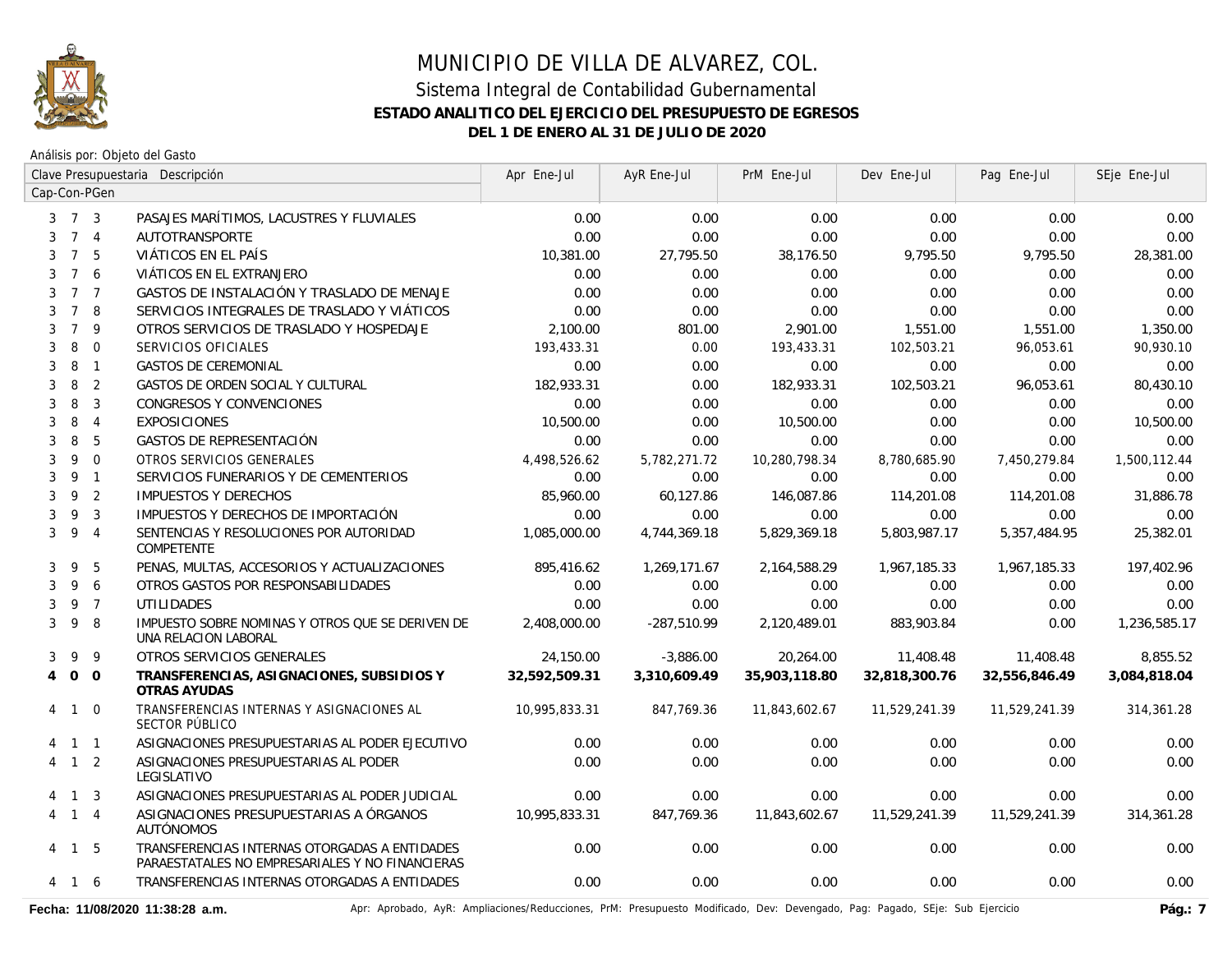

Análisis por: Objeto del Gasto

|                | Clave Presupuestaria Descripción |                |                                                                                                       | Apr Ene-Jul | AyR Ene-Jul  | PrM Ene-Jul  | Dev Ene-Jul  | Pag Ene-Jul  | SEje Ene-Jul |
|----------------|----------------------------------|----------------|-------------------------------------------------------------------------------------------------------|-------------|--------------|--------------|--------------|--------------|--------------|
| Cap-Con-PGen   |                                  |                |                                                                                                       |             |              |              |              |              |              |
|                |                                  |                | PARAESTATALES EMPRESARIALES Y NO FINANCIERAS                                                          |             |              |              |              |              |              |
| 4 1 7          |                                  |                | TRANSFERENCIAS INTERNAS OTORGADAS A<br>FIDEICOMISOS PÚBLICOS EMPRESARIALES Y NO<br><b>FINANCIEROS</b> | 0.00        | 0.00         | 0.00         | 0.00         | 0.00         | 0.00         |
| 4 1 8          |                                  |                | TRANSFERENCIAS INTERNAS OTORGADAS A<br>INSTITUCIONES PARAESTATALES PÚBLICAS FINANCIERAS               | 0.00        | 0.00         | 0.00         | 0.00         | 0.00         | 0.00         |
| 4              | $\mathbf{1}$                     | -9             | TRANSFERENCIAS INTERNAS OTORGADAS A<br>FIDEICOMISOS PÚBLICOS FINANCIEROS                              | 0.00        | 0.00         | 0.00         | 0.00         | 0.00         | 0.00         |
| 4              | 2                                | $\overline{0}$ | TRANSFERENCIAS AL RESTO DEL SECTOR PUBLICO                                                            | 0.00        | 0.00         | 0.00         | 0.00         | 0.00         | 0.00         |
| 4              | $2 \quad 1$                      |                | TRANSFERENCIAS OTORGADAS A ENTIDADES<br>PARAESTATALES NO EMPRESARIALES Y NO FINANCIERAS               | 0.00        | 0.00         | 0.00         | 0.00         | 0.00         | 0.00         |
| $\overline{4}$ | 2 <sub>2</sub>                   |                | TRANSFERENCIAS OTORGADAS PARA ENTIDADES<br>PARAESTATALES EMPRESARIALES Y NO FINANCIERAS               | 0.00        | 0.00         | 0.00         | 0.00         | 0.00         | 0.00         |
| 4              | 2 <sub>3</sub>                   |                | TRANSFERENCIAS OTORGADAS PARA INSTITUCIONES<br>PARAESTATALES PÚBLICAS FINANCIERAS                     | 0.00        | 0.00         | 0.00         | 0.00         | 0.00         | 0.00         |
| 4              | 2                                | $\overline{4}$ | TRANSFERENCIAS OTORGADAS A ENTIDADES<br>FEDERATIVAS Y MUNICIPIOS                                      | 0.00        | 0.00         | 0.00         | 0.00         | 0.00         | 0.00         |
| 4              | 2 5                              |                | TRANSFERENCIAS A FIDEICOMISOS DE ENTIDADES<br>FEDERATIVAS Y MUNICIPIOS                                | 0.00        | 0.00         | 0.00         | 0.00         | 0.00         | 0.00         |
|                | 3                                | $\overline{0}$ | SUBSIDIOS Y SUBVENCIONES                                                                              | 0.00        | 0.00         | 0.00         | 0.00         | 0.00         | 0.00         |
|                | 3                                | $\overline{1}$ | SUBSIDIOS A LA PRODUCCIÓN                                                                             | 0.00        | 0.00         | 0.00         | 0.00         | 0.00         | 0.00         |
| 4              | 3                                | 2              | SUBSIDIOS A LA DISTRIBUCIÓN                                                                           | 0.00        | 0.00         | 0.00         | 0.00         | 0.00         | 0.00         |
| 4              | 3                                | $\overline{3}$ | SUBSIDIOS A LA INVERSIÓN                                                                              | 0.00        | 0.00         | 0.00         | 0.00         | 0.00         | 0.00         |
|                | 3                                | $\overline{4}$ | SUBSIDIOS A LA PRESTACIÓN DE SERVICIOS PÚBLICOS                                                       | 0.00        | 0.00         | 0.00         | 0.00         | 0.00         | 0.00         |
| 4              | 3                                | 5              | SUBSIDIOS PARA CUBRIR DIFERENCIALES DE TASAS DE<br><b>INTERÉS</b>                                     | 0.00        | 0.00         | 0.00         | 0.00         | 0.00         | 0.00         |
| 4              | 3                                | 6              | SUBSIDIOS A LA VIVIENDA                                                                               | 0.00        | 0.00         | 0.00         | 0.00         | 0.00         | 0.00         |
|                | 3                                | $\overline{7}$ | SUBVENCIONES AL CONSUMO                                                                               | 0.00        | 0.00         | 0.00         | 0.00         | 0.00         | 0.00         |
|                | 3                                | 8              | SUBSIDIOS A ENTIDADES FEDERATIVAS Y MUNICIPIOS                                                        | 0.00        | 0.00         | 0.00         | 0.00         | 0.00         | 0.00         |
|                | 3                                | 9              | OTROS SUBSIDIOS                                                                                       | 0.00        | 0.00         | 0.00         | 0.00         | 0.00         | 0.00         |
|                | $\overline{4}$                   | $\Omega$       | <b>AYUDAS SOCIALES</b>                                                                                | 350,507.00  | 1,090,577.82 | 1,441,084.82 | 1,105,684.62 | 1,011,099.96 | 335,400.20   |
|                | $\overline{4}$                   | $\overline{1}$ | AYUDAS SOCIALES A PERSONAS                                                                            | 192,500.00  | 1,033,244.48 | 1,225,744.48 | 899,686.62   | 830,433.96   | 326,057.86   |
| 4              | $\overline{4}$                   | $\overline{2}$ | BECAS Y OTRAS AYUDAS PARA PROGRAMAS DE<br>CAPACITACIÓN                                                | 7.00        | 0.00         | 7.00         | 0.00         | 0.00         | 7.00         |
| 4              | $\overline{4}$                   | $\mathbf{3}$   | AYUDAS SOCIALES A INSTITUCIONES DE ENSEÑANZA                                                          | 0.00        | 0.00         | 0.00         | 0.00         | 0.00         | 0.00         |
| 4              | $\overline{4}$                   | $\overline{4}$ | AYUDAS SOCIALES A ACTIVIDADES CIENTÍFICAS O<br>ACADÉMICAS                                             | 0.00        | 0.00         | 0.00         | 0.00         | 0.00         | 0.00         |
|                | 4                                | -5             | AYUDAS SOCIALES A INSTITUCIONES SIN FINES DE LUCRO                                                    | 158,000.00  | 57,333.34    | 215,333.34   | 205,998.00   | 180.666.00   | 9.335.34     |
| 4              | 4                                | 6              | AYUDAS SOCIALES A COOPERATIVAS                                                                        | 0.00        | 0.00         | 0.00         | 0.00         | 0.00         | 0.00         |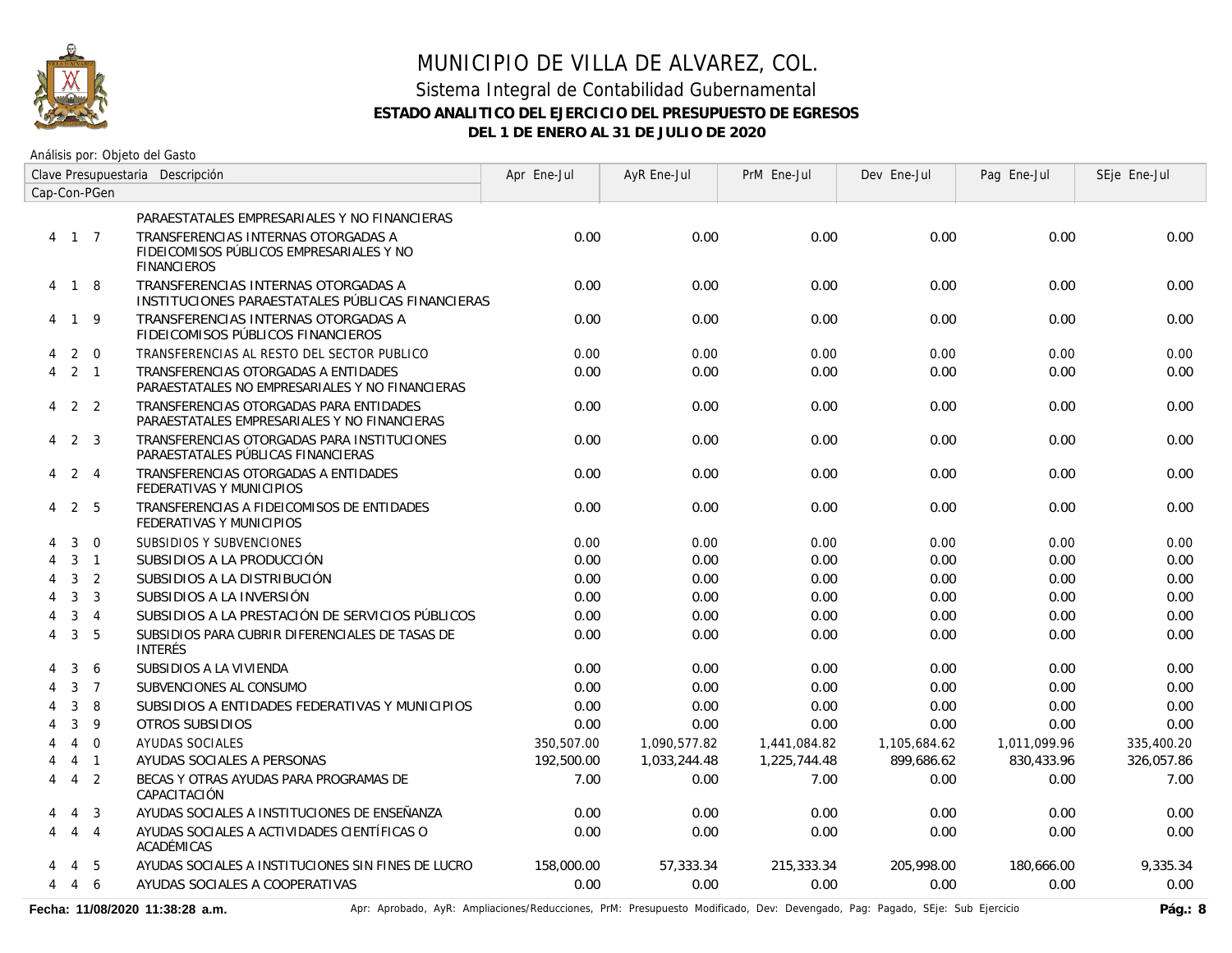

|   |                | Clave Presupuestaria Descripción |                                                                                                                  | Apr Ene-Jul   | AyR Ene-Jul  | PrM Ene-Jul   | Dev Ene-Jul      | Pag Ene-Jul   | SEje Ene-Jul |
|---|----------------|----------------------------------|------------------------------------------------------------------------------------------------------------------|---------------|--------------|---------------|------------------|---------------|--------------|
|   |                | Cap-Con-PGen                     |                                                                                                                  |               |              |               |                  |               |              |
| 4 |                | 4 7                              | AYUDAS SOCIALES A ENTIDADES DE INTERÉS PÚBLICO                                                                   | 0.00          | 0.00         | 0.00          | 0.00             | 0.00          | 0.00         |
| 4 | $\overline{4}$ | -8                               | AYUDAS POR DESASTRES NATURALES Y OTROS<br><b>SINIESTROS</b>                                                      | 0.00          | 0.00         | 0.00          | 0.00             | 0.00          | 0.00         |
| 4 | 5              | $\mathbf 0$                      | PENSIONES Y JUBILACIONES                                                                                         | 21,246,169.00 | 1,372,262.31 | 22,618,431.31 | 20, 183, 374. 75 | 20,016,505.14 | 2,435,056.56 |
| 4 | 5              | $\overline{1}$                   | <b>PENSIONES</b>                                                                                                 | 811,063.75    | 151,266.62   | 962,330.37    | 962,330.37       | 962,330.37    | 0.00         |
| 4 | 5              | 2                                | <b>JUBILACIONES</b>                                                                                              | 20,435,105.25 | 1,220,995.69 | 21,656,100.94 | 19,221,044.38    | 19,054,174.77 | 2,435,056.56 |
|   | 5              | 9                                | OTRAS PENSIONES Y JUBILACIONES                                                                                   | 0.00          | 0.00         | 0.00          | 0.00             | 0.00          | 0.00         |
| 4 | 6              | $\Omega$                         | TRANSFERENCIAS A FIDEICOMISOS, MANDATOS Y OTROS<br>ANALOGOS                                                      | 0.00          | 0.00         | 0.00          | 0.00             | 0.00          | 0.00         |
| 4 | 6              | $\overline{1}$                   | TRANSFERENCIAS A FIDEICOMISOS DEL PODER<br><b>EJECUTIVO</b>                                                      | 0.00          | 0.00         | 0.00          | 0.00             | 0.00          | 0.00         |
| 4 | 6              | $\overline{2}$                   | TRANSFERENCIAS A FIDEICOMISOS DEL PODER<br>LEGISLATIVO                                                           | 0.00          | 0.00         | 0.00          | 0.00             | 0.00          | 0.00         |
|   | 6              | 3                                | TRANSFERENCIAS A FIDEICOMISOS DEL PODER JUDICIAL                                                                 | 0.00          | 0.00         | 0.00          | 0.00             | 0.00          | 0.00         |
|   | 6              | $\overline{4}$                   | TRANSFERENCIAS A FIDEICOMISOS PÚBLICOS DE<br>ENTIDADES PARAESTATALES NO EMPRESARIALES Y NO<br><b>FINANCIERAS</b> | 0.00          | 0.00         | 0.00          | 0.00             | 0.00          | 0.00         |
| 4 | 6              | 5                                | TRANSFERENCIAS A FIDEICOMISOS PÚBLICOS DE<br>ENTIDADES PARAESTATALES EMPRESARIALES Y NO<br><b>FINANCIERAS</b>    | 0.00          | 0.00         | 0.00          | 0.00             | 0.00          | 0.00         |
| 4 | 6              | -6                               | TRANSFERENCIAS A FIDEICOMISOS DE INSTITUCIONES<br>PÚBLICAS FINANCIERAS                                           | 0.00          | 0.00         | 0.00          | 0.00             | 0.00          | 0.00         |
|   | 6              | 9                                | OTRAS TRANSFERENCIAS A FIDEICOMISOS                                                                              | 0.00          | 0.00         | 0.00          | 0.00             | 0.00          | 0.00         |
| 4 | $7^{\circ}$    | $\overline{0}$                   | TRANSFERENCIAS A LA SEGURIDAD SOCIAL                                                                             | 0.00          | 0.00         | 0.00          | 0.00             | 0.00          | 0.00         |
|   |                | 7 <sub>1</sub>                   | TRANSFERENCIAS POR OBLIGACIÓN DE LEY                                                                             | 0.00          | 0.00         | 0.00          | 0.00             | 0.00          | 0.00         |
|   | 8              | $\overline{0}$                   | <b>DONATIVOS</b>                                                                                                 | 0.00          | 0.00         | 0.00          | 0.00             | 0.00          | 0.00         |
|   | 8              | $\overline{1}$                   | DONATIVOS A INSTITUCIONES SIN FINES DE LUCRO                                                                     | 0.00          | 0.00         | 0.00          | 0.00             | 0.00          | 0.00         |
|   | 8              | $\overline{2}$                   | DONATIVOS A ENTIDADES FEDERATIVAS                                                                                | 0.00          | 0.00         | 0.00          | 0.00             | 0.00          | 0.00         |
|   | 8              | 3                                | DONATIVOS A FIDEICOMISOS PRIVADOS                                                                                | 0.00          | 0.00         | 0.00          | 0.00             | 0.00          | 0.00         |
| 4 | 8              | $\overline{4}$                   | DONATIVOS A FIDEICOMISOS ESTATALES                                                                               | 0.00          | 0.00         | 0.00          | 0.00             | 0.00          | 0.00         |
| 4 | 8              | 5                                | DONATIVOS INTERNACIONALES                                                                                        | 0.00          | 0.00         | 0.00          | 0.00             | 0.00          | 0.00         |
| 4 | 9              | $\overline{0}$                   | TRANSFERENCIAS AL EXTERIOR                                                                                       | 0.00          | 0.00         | 0.00          | 0.00             | 0.00          | 0.00         |
| 4 | 9              | $\overline{1}$                   | TRANSFERENCIAS PARA GOBIERNOS EXTRANJEROS                                                                        | 0.00          | 0.00         | 0.00          | 0.00             | 0.00          | 0.00         |
| 4 | 9              | $\overline{2}$                   | TRANSFERENCIAS PARA ORGANISMOS INTERNACIONALES                                                                   | 0.00          | 0.00         | 0.00          | 0.00             | 0.00          | 0.00         |
| Δ | 9              | $\overline{3}$                   | TRANSFERENCIAS PARA EL SECTOR PRIVADO EXTERNO                                                                    | 0.00          | 0.00         | 0.00          | 0.00             | 0.00          | 0.00         |
| 5 | $\overline{O}$ | $\Omega$                         | BIENES MUEBLES, INMUEBLES E INTANGIBLES                                                                          | 228,666.76    | 7,358,369.00 | 7,587,035.76  | 3,579,743.00     | 3,565,120.00  | 4,007,292.76 |
| 5 |                | $1 \quad 0$                      | MOBILIARIO Y EQUIPO DE ADMINISTRACION                                                                            | 116,666.76    | 114,202.00   | 230,868.76    | 96,403.00        | 81,780.00     | 134,465.76   |
| 5 | 1 1            |                                  | MUEBLES DE OFICINA Y ESTANTERÍA                                                                                  | 87,500.07     | 0.00         | 87,500.07     | 14,623.00        | 0.00          | 72.877.07    |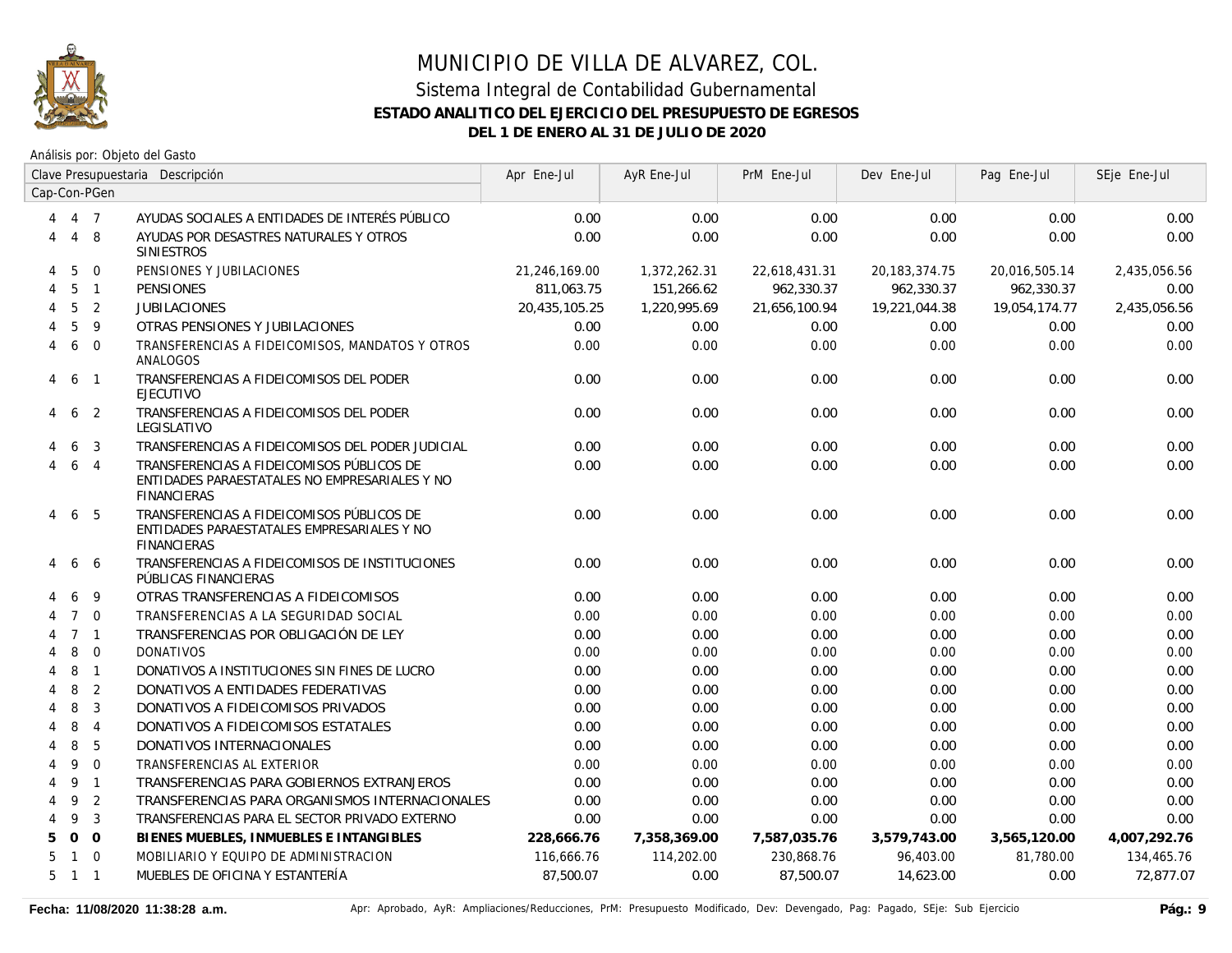

|    |                     | Clave Presupuestaria Descripción |                                                                                          | Apr Ene-Jul | AyR Ene-Jul  | PrM Ene-Jul  | Dev Ene-Jul | Pag Ene-Jul | SEje Ene-Jul |
|----|---------------------|----------------------------------|------------------------------------------------------------------------------------------|-------------|--------------|--------------|-------------|-------------|--------------|
|    |                     | Cap-Con-PGen                     |                                                                                          |             |              |              |             |             |              |
|    | $5 \quad 1 \quad 2$ |                                  | MUEBLES, EXCEPTO DE OFICINA Y ESTANTERÍA                                                 | 0.00        | 0.00         | 0.00         | 0.00        | 0.00        | 0.00         |
| 5. | 1 <sup>3</sup>      |                                  | BIENES ARTÍSTICOS, CULTURALES Y CIENTÍFICOS                                              | 0.00        | 0.00         | 0.00         | 0.00        | 0.00        | 0.00         |
| 5  | $1 \quad 4$         |                                  | <b>OBJETOS DE VALOR</b>                                                                  | 0.00        | 0.00         | 0.00         | 0.00        | 0.00        | 0.00         |
| 5  | $1\quad5$           |                                  | EQUIPO DE CÓMPUTO Y DE TECNOLOGÍAS DE LA<br><b>INFORMACIÓN</b>                           | 29,166.69   | 114,202.00   | 143,368.69   | 81,780.00   | 81,780.00   | 61,588.69    |
| 5. | $\mathbf{1}$        | 9                                | OTROS MOBILIARIOS Y EQUIPOS DE ADMINISTRACIÓN                                            | 0.00        | 0.00         | 0.00         | 0.00        | 0.00        | 0.00         |
| 5  | 2                   | $\overline{0}$                   | MOBILIARIO Y EQUIPO EDUCACIONAL Y RECREATIVO                                             | 0.00        | 0.00         | 0.00         | 0.00        | 0.00        | 0.00         |
| 5  | 2                   | $\overline{1}$                   | EQUIPOS Y APARATOS AUDIOVISUALES                                                         | 0.00        | 0.00         | 0.00         | 0.00        | 0.00        | 0.00         |
| 5  | 2 <sub>2</sub>      |                                  | APARATOS DEPORTIVOS                                                                      | 0.00        | 0.00         | 0.00         | 0.00        | 0.00        | 0.00         |
| 5  | 2 <sup>3</sup>      |                                  | CÁMARAS FOTOGRÁFICAS Y DE VIDEO                                                          | 0.00        | 0.00         | 0.00         | 0.00        | 0.00        | 0.00         |
| 5  | $2 \quad 9$         |                                  | OTRO MOBILIARIO Y EQUIPO EDUCACIONAL Y<br>RECREATIVO                                     | 0.00        | 0.00         | 0.00         | 0.00        | 0.00        | 0.00         |
| 5  | 3                   | $\overline{0}$                   | EQUIPO E INSTRUMENTAL MEDICO Y DE LABORATORIO                                            | 0.00        | 0.00         | 0.00         | 0.00        | 0.00        | 0.00         |
| 5  | 3 <sub>1</sub>      |                                  | EQUIPO MÉDICO Y DE LABORATORIO                                                           | 0.00        | 0.00         | 0.00         | 0.00        | 0.00        | 0.00         |
| 5  | 3                   | 2                                | INSTRUMENTAL MÉDICO Y DE LABORATORIO                                                     | 0.00        | 0.00         | 0.00         | 0.00        | 0.00        | 0.00         |
| 5  | 4                   | $\overline{0}$                   | VEHICULOS Y EQUIPO DE TRANSPORTE                                                         | 0.00        | 3,250,327.40 | 3,250,327.40 | 0.00        | 0.00        | 3,250,327.40 |
| 5  | 4                   | $\overline{1}$                   | AUTOMOVILES Y EQUIPO TERRESTRE                                                           | 0.00        | 3,250,327.40 | 3,250,327.40 | 0.00        | 0.00        | 3,250,327.40 |
| 5  | $\overline{4}$      | 2                                | CARROCERÍAS Y REMOLQUES                                                                  | 0.00        | 0.00         | 0.00         | 0.00        | 0.00        | 0.00         |
| 5  | $\overline{4}$      | $\overline{3}$                   | EQUIPO AEROESPACIAL                                                                      | 0.00        | 0.00         | 0.00         | 0.00        | 0.00        | 0.00         |
| 5  | $\overline{4}$      | $\overline{4}$                   | EQUIPO FERROVIARIO                                                                       | 0.00        | 0.00         | 0.00         | 0.00        | 0.00        | 0.00         |
| 5  | $\overline{4}$      | 5                                | <b>EMBARCACIONES</b>                                                                     | 0.00        | 0.00         | 0.00         | 0.00        | 0.00        | 0.00         |
| 5  | $\overline{4}$      | 9                                | OTROS EQUIPOS DE TRANSPORTE                                                              | 0.00        | 0.00         | 0.00         | 0.00        | 0.00        | 0.00         |
| 5  | 5                   | $\overline{0}$                   | EQUIPO DE DEFENSA Y SEGURIDAD                                                            | 0.00        | 0.00         | 0.00         | 0.00        | 0.00        | 0.00         |
| 5  | 5                   | $\overline{1}$                   | EQUIPO DE DEFENSA Y SEGURIDAD                                                            | 0.00        | 0.00         | 0.00         | 0.00        | 0.00        | 0.00         |
| 5  | 6                   | $\overline{0}$                   | MAQUINARIA, OTROS EQUIPOS Y HERRAMIENTAS                                                 | 112,000.00  | 493,839.60   | 605,839.60   | 13,340.00   | 13,340.00   | 592,499.60   |
| 5  | 6                   | $\overline{1}$                   | MAQUINARIA Y EQUIPO AGROPECUARIO                                                         | 0.00        | 0.00         | 0.00         | 0.00        | 0.00        | 0.00         |
| 5  | 6                   | $\overline{2}$                   | MAQUINARIA Y EQUIPO INDUSTRIAL                                                           | 0.00        | 0.00         | 0.00         | 0.00        | 0.00        | 0.00         |
| 5  | 6                   | $\overline{3}$                   | MAQUINARIA Y EQUIPO DE CONSTRUCCIÓN                                                      | 0.00        | 0.00         | 0.00         | 0.00        | 0.00        | 0.00         |
| 5  | 6                   | $\overline{4}$                   | SISTEMAS DE AIRE ACONDICIONADO, CALEFACCIÓN Y DE<br>REFRIGERACIÓN INDUSTRIAL Y COMERCIAL | 0.00        | 0.00         | 0.00         | 0.00        | 0.00        | 0.00         |
| 5  | 6                   | 5                                | EQUIPO DE COMUNICACIÓN Y TELECOMUNICACIÓN                                                | 0.00        | 493,839.60   | 493,839.60   | 0.00        | 0.00        | 493,839.60   |
| 5  | 6                   | 6                                | EQUIPOS DE GENERACIÓN ELÉCTRICA, APARATOS Y<br>ACCESORIOS ELÉCTRICOS                     | 0.00        | 0.00         | 0.00         | 0.00        | 0.00        | 0.00         |
| 5  | 6                   | $\overline{7}$                   | HERRAMIENTAS Y MÁQUINAS-HERRAMIENTA                                                      | 112,000.00  | 0.00         | 112,000.00   | 13,340.00   | 13,340.00   | 98,660.00    |
| 5. | 6                   | -9                               | OTROS EQUIPOS                                                                            | 0.00        | 0.00         | 0.00         | 0.00        | 0.00        | 0.00         |
| 5. | $\overline{7}$      | $\overline{0}$                   | <b>ACTIVOS BIOLOGICOS</b>                                                                | 0.00        | 0.00         | 0.00         | 0.00        | 0.00        | 0.00         |
|    | 5 7 1               |                                  | <b>BOVINOS</b>                                                                           | 0.00        | 0.00         | 0.00         | 0.00        | 0.00        | 0.00         |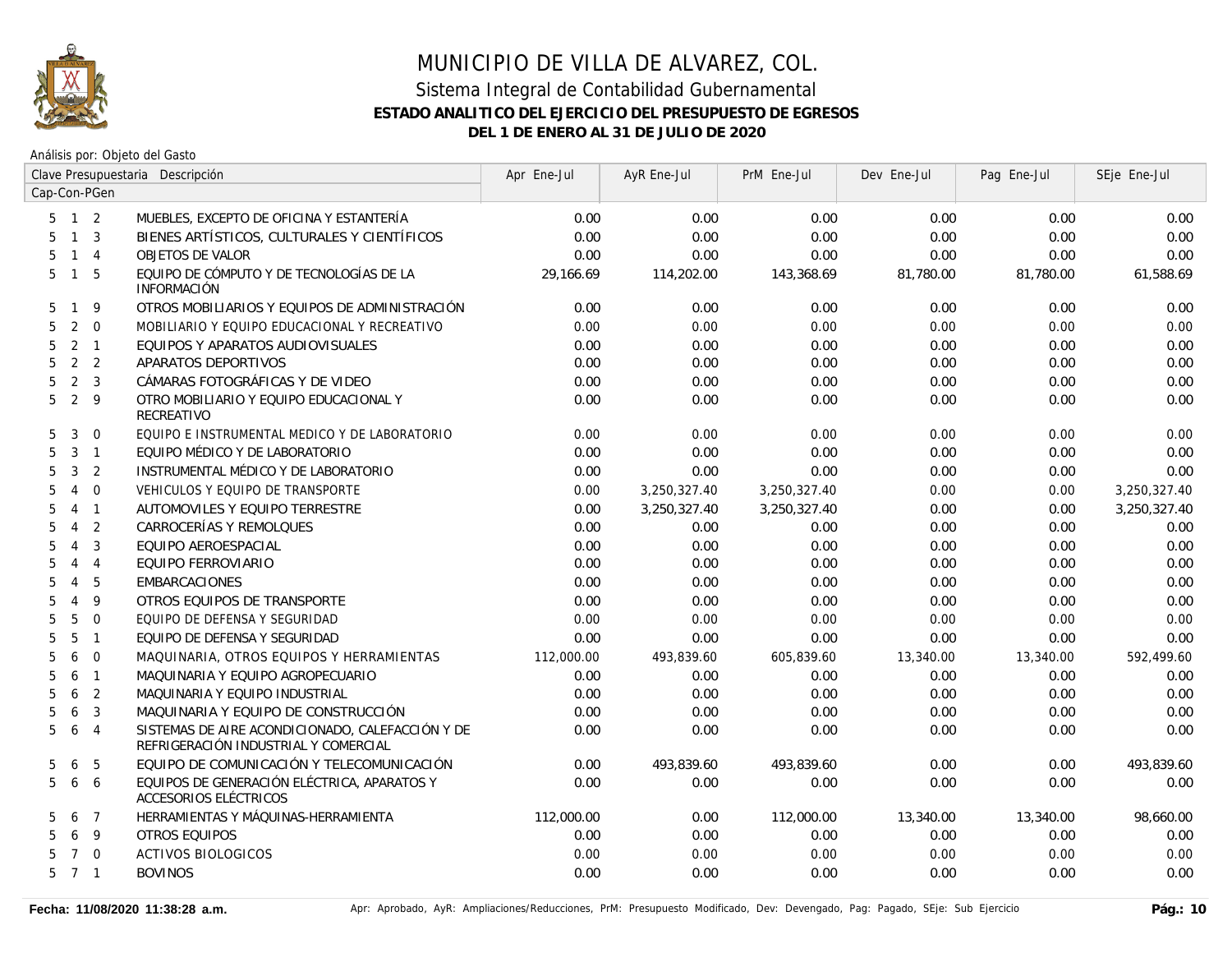

Análisis por: Objeto del Gasto

|                                        | Clave Presupuestaria Descripción                                                                             | Apr Ene-Jul   | AyR Ene-Jul  | PrM Ene-Jul   | Dev Ene-Jul  | Pag Ene-Jul  | SEje Ene-Jul  |
|----------------------------------------|--------------------------------------------------------------------------------------------------------------|---------------|--------------|---------------|--------------|--------------|---------------|
| Cap-Con-PGen                           |                                                                                                              |               |              |               |              |              |               |
| $7\overline{ }$<br>2<br>5              | <b>PORCINOS</b>                                                                                              | 0.00          | 0.00         | 0.00          | 0.00         | 0.00         | 0.00          |
| $7\overline{ }$<br>3<br>5              | <b>AVES</b>                                                                                                  | 0.00          | 0.00         | 0.00          | 0.00         | 0.00         | 0.00          |
| 5<br>$7\overline{ }$<br>$\overline{4}$ | <b>OVINOS Y CAPRINOS</b>                                                                                     | 0.00          | 0.00         | 0.00          | 0.00         | 0.00         | 0.00          |
| $\overline{7}$<br>5<br>5               | PECES Y ACUICULTURA                                                                                          | 0.00          | 0.00         | 0.00          | 0.00         | 0.00         | 0.00          |
| 5<br>$7\overline{ }$<br>6              | <b>EQUINOS</b>                                                                                               | 0.00          | 0.00         | 0.00          | 0.00         | 0.00         | 0.00          |
| $\overline{7}$<br>5<br>$\overline{7}$  | ESPECIES MENORES Y DE ZOOLÓGICO                                                                              | 0.00          | 0.00         | 0.00          | 0.00         | 0.00         | 0.00          |
| $\overline{7}$<br>8<br>5               | <b>ARBOLES Y PLANTAS</b>                                                                                     | 0.00          | 0.00         | 0.00          | 0.00         | 0.00         | 0.00          |
| 5<br>$7^{\circ}$<br>9                  | OTROS ACTIVOS BIOLÓGICOS                                                                                     | 0.00          | 0.00         | 0.00          | 0.00         | 0.00         | 0.00          |
| 5<br>8<br>$\Omega$                     | <b>BIENES INMUEBLES</b>                                                                                      | 0.00          | 3,500,000.00 | 3,500,000.00  | 3,470,000.00 | 3,470,000.00 | 30,000.00     |
| 5<br>8<br>$\overline{1}$               | <b>TERRENOS</b>                                                                                              | 0.00          | 0.00         | 0.00          | 0.00         | 0.00         | 0.00          |
| 2<br>8<br>5                            | <b>VIVIENDAS</b>                                                                                             | 0.00          | 0.00         | 0.00          | 0.00         | 0.00         | 0.00          |
| 8<br>3<br>5                            | EDIFICIOS NO RESIDENCIALES                                                                                   | 0.00          | 3,500,000.00 | 3,500,000.00  | 3,470,000.00 | 3,470,000.00 | 30,000.00     |
| 5<br>8<br>9                            | OTROS BIENES INMUEBLES                                                                                       | 0.00          | 0.00         | 0.00          | 0.00         | 0.00         | 0.00          |
| 5<br>9<br>$\mathbf 0$                  | <b>ACTIVOS INTANGIBLES</b>                                                                                   | 0.00          | 0.00         | 0.00          | 0.00         | 0.00         | 0.00          |
| 5<br>$\overline{1}$<br>9               | <b>SOFTWARE</b>                                                                                              | 0.00          | 0.00         | 0.00          | 0.00         | 0.00         | 0.00          |
| 5<br>9<br>2                            | <b>PATENTES</b>                                                                                              | 0.00          | 0.00         | 0.00          | 0.00         | 0.00         | 0.00          |
| 5<br>9<br>3                            | <b>MARCAS</b>                                                                                                | 0.00          | 0.00         | 0.00          | 0.00         | 0.00         | 0.00          |
| 5<br>9<br>$\overline{4}$               | <b>DERECHOS</b>                                                                                              | 0.00          | 0.00         | 0.00          | 0.00         | 0.00         | 0.00          |
| 9<br>5<br>5                            | CONCESIONES                                                                                                  | 0.00          | 0.00         | 0.00          | 0.00         | 0.00         | 0.00          |
| 9<br>5<br>6                            | <b>FRANQUICIAS</b>                                                                                           | 0.00          | 0.00         | 0.00          | 0.00         | 0.00         | 0.00          |
| $\overline{7}$<br>5<br>9               | LICENCIAS INFORMÁTICAS E INTELECTUALES                                                                       | 0.00          | 0.00         | 0.00          | 0.00         | 0.00         | 0.00          |
| 8<br>9<br>5                            | LICENCIAS INDUSTRIALES, COMERCIALES Y OTRAS                                                                  | 0.00          | 0.00         | 0.00          | 0.00         | 0.00         | 0.00          |
| 5<br>9<br>9                            | OTROS ACTIVOS INTANGIBLES                                                                                    | 0.00          | 0.00         | 0.00          | 0.00         | 0.00         | 0.00          |
| $\Omega$<br>$\Omega$<br>6              | <b>INVERSION PUBLICA</b>                                                                                     | 10,271,391.06 | 0.00         | 10,271,391.06 | 0.00         | 0.00         | 10,271,391.06 |
| $\mathbf{1}$<br>$\overline{0}$<br>6    | OBRA PUBLICA EN BIENES DE DOMINIO PUBLICO                                                                    | 10,271,391.06 | 0.00         | 10,271,391.06 | 0.00         | 0.00         | 10,271,391.06 |
| $1 \quad 1$<br>6                       | EDIFICACIÓN HABITACIONAL                                                                                     | 0.00          | 0.00         | 0.00          | 0.00         | 0.00         | 0.00          |
| 2<br>$\mathbf{1}$<br>6                 | EDIFICACIÓN NO HABITACIONAL                                                                                  | 0.00          | 0.00         | 0.00          | 0.00         | 0.00         | 0.00          |
| 3<br>$\mathbf{1}$<br>6                 | CONSTRUCCIÓN DE OBRAS PARA EL ABASTECIMIENTO DE<br>AGUA, PETRÓLEO, GAS, ELECTRICIDAD Y<br>TELECOMUNICACIONES | 0.00          | 0.00         | 0.00          | 0.00         | 0.00         | 0.00          |
| $\overline{1}$<br>$\overline{4}$<br>6  | DIVISIÓN DE TERRENOS Y CONSTRUCCIÓN DE OBRAS DE<br>URBANIZACIÓN                                              | 10.271.391.06 | 0.00         | 10.271.391.06 | 0.00         | 0.00         | 10.271.391.06 |
| 5<br>$\overline{1}$<br>6               | CONSTRUCCIÓN DE VÍAS DE COMUNICACIÓN                                                                         | 0.00          | 0.00         | 0.00          | 0.00         | 0.00         | 0.00          |
| 6<br>$\overline{1}$<br>6               | OTRAS CONSTRUCCIONES DE INGENIERÍA CIVIL U OBRA<br>PESADA                                                    | 0.00          | 0.00         | 0.00          | 0.00         | 0.00         | 0.00          |
| $1 \quad 7$<br>6                       | INSTALACIONES Y EQUIPAMIENTO EN CONSTRUCCIONES                                                               | 0.00          | 0.00         | 0.00          | 0.00         | 0.00         | 0.00          |
| $1 \quad 9$<br>6                       | TRABAJOS DE ACABADOS EN EDIFICACIONES Y OTROS<br>TRABAJOS ESPECIALIZADOS                                     | 0.00          | 0.00         | 0.00          | 0.00         | 0.00         | 0.00          |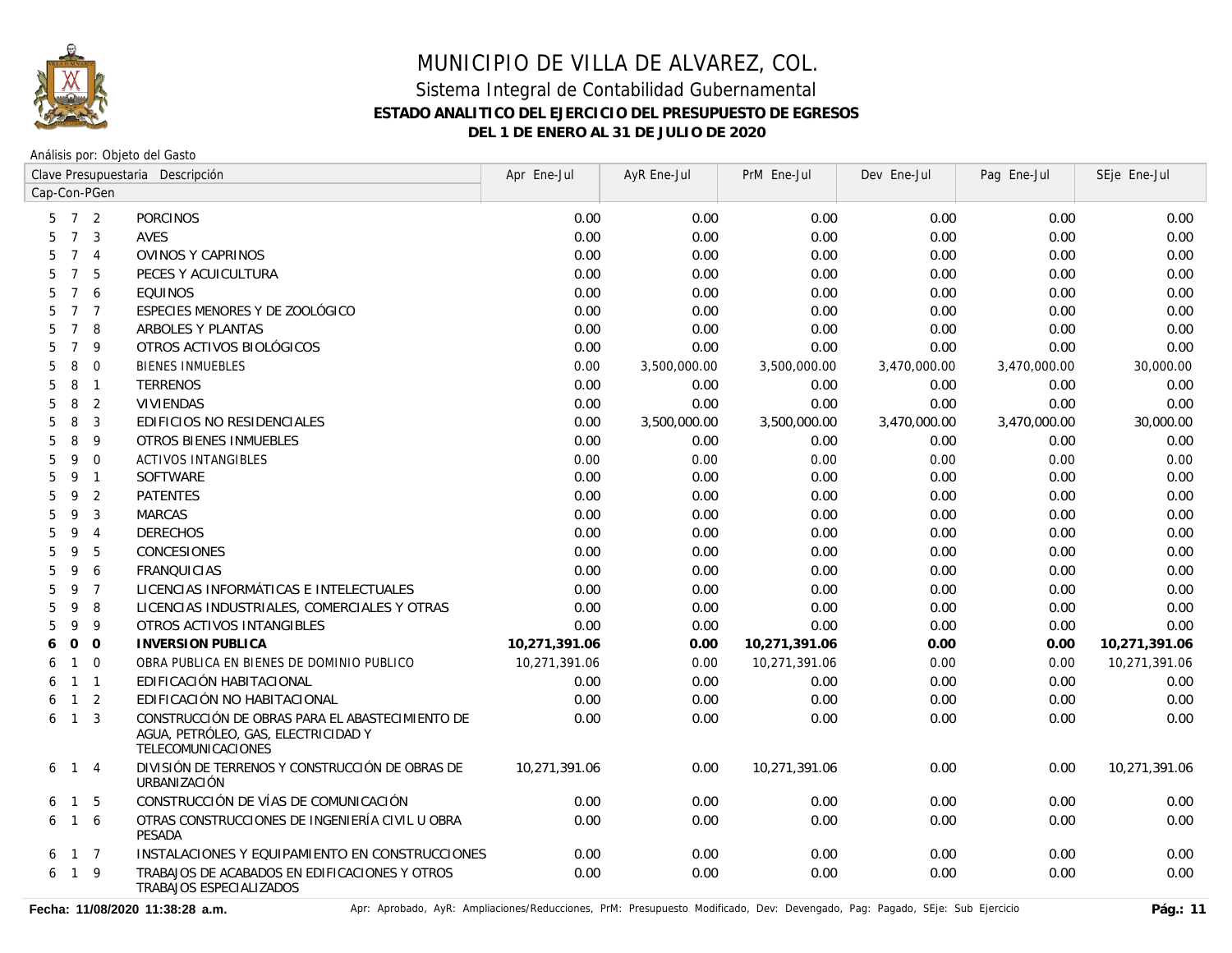

|   |                     |                 | Clave Presupuestaria Descripción                                                                                                         | Apr Ene-Jul  | AyR Ene-Jul  | PrM Ene-Jul  | Dev Ene-Jul | Pag Ene-Jul | SEje Ene-Jul |
|---|---------------------|-----------------|------------------------------------------------------------------------------------------------------------------------------------------|--------------|--------------|--------------|-------------|-------------|--------------|
|   |                     | Cap-Con-PGen    |                                                                                                                                          |              |              |              |             |             |              |
|   | $6\quad 2\quad 0$   |                 | OBRA PUBLICA EN BIENES PROPIOS                                                                                                           | 0.00         | 0.00         | 0.00         | 0.00        | 0.00        | 0.00         |
| 6 |                     | $2 \quad 1$     | EDIFICACIÓN HABITACIONAL                                                                                                                 | 0.00         | 0.00         | 0.00         | 0.00        | 0.00        | 0.00         |
| 6 |                     | 2 <sub>2</sub>  | EDIFICACIÓN NO HABITACIONAL                                                                                                              | 0.00         | 0.00         | 0.00         | 0.00        | 0.00        | 0.00         |
| 6 |                     | $2 \quad 3$     | CONSTRUCCIÓN DE OBRAS PARA EL ABASTECIMIENTO DE<br>AGUA, PETRÓLEO, GAS, ELECTRICIDAD Y<br><b>TELECOMUNICACIONES</b>                      | 0.00         | 0.00         | 0.00         | 0.00        | 0.00        | 0.00         |
| 6 | 2 4                 |                 | DIVISIÓN DE TERRENOS Y CONSTRUCCIÓN DE OBRAS DE<br>URBANIZACIÓN                                                                          | 0.00         | 0.00         | 0.00         | 0.00        | 0.00        | 0.00         |
| 6 |                     | 2 <sub>5</sub>  | CONSTRUCCIÓN DE VÍAS DE COMUNICACIÓN                                                                                                     | 0.00         | 0.00         | 0.00         | 0.00        | 0.00        | 0.00         |
| 6 |                     | $2\overline{6}$ | OTRAS CONSTRUCCIONES DE INGENIERÍA CIVIL U OBRA<br>PESADA                                                                                | 0.00         | 0.00         | 0.00         | 0.00        | 0.00        | 0.00         |
| 6 |                     | 2 7             | INSTALACIONES Y EQUIPAMIENTO EN CONSTRUCCIONES                                                                                           | 0.00         | 0.00         | 0.00         | 0.00        | 0.00        | 0.00         |
| 6 | $2 \quad 9$         |                 | TRABAJOS DE ACABADOS EN EDIFICACIONES Y OTROS<br>TRABAJOS ESPECIALIZADOS                                                                 | 0.00         | 0.00         | 0.00         | 0.00        | 0.00        | 0.00         |
| 6 | 3                   | $\overline{0}$  | PROYECTOS PRODUCTIVOS Y ACCIONES DE FOMENTO                                                                                              | 0.00         | 0.00         | 0.00         | 0.00        | 0.00        | 0.00         |
|   | $6\quad 3\quad 1$   |                 | ESTUDIOS, FORMULACIÓN Y EVALUACIÓN DE PROYECTOS<br>PRODUCTIVOS NO INCLUIDOS EN CONCEPTOS<br>ANTERIORES DE ESTE CAPÍTULO                  | 0.00         | 0.00         | 0.00         | 0.00        | 0.00        | 0.00         |
|   | $6\quad 3\quad 2$   |                 | EJECUCIÓN DE PROYECTOS PRODUCTIVOS NO INCLUIDOS<br>EN CONCEPTOS ANTERIORES DE ESTE CAPÍTULO                                              | 0.00         | 0.00         | 0.00         | 0.00        | 0.00        | 0.00         |
|   | 7 0 0               |                 | INVERSIONES FINANCIERAS Y OTRAS PROVISIONES                                                                                              | 2,916,666.69 | 2,047,893.40 | 4,964,560.09 | 0.00        | 0.00        | 4,964,560.09 |
|   | $7\quad1\quad0$     |                 | INVERSIONES PARA EL FOMENTO DE ACTIVIDADES<br><b>PRODUCTIVAS</b>                                                                         | 0.00         | 0.00         | 0.00         | 0.00        | 0.00        | 0.00         |
|   | $7 \quad 1 \quad 1$ |                 | CRÉDITOS OTORGADOS POR ENTIDADES FEDERATIVAS Y<br>MUNICIPIOS AL SECTOR SOCIAL Y PRIVADO PARA EL<br>FOMENTO DE ACTIVIDADES PRODUCTIVAS    | 0.00         | 0.00         | 0.00         | 0.00        | 0.00        | 0.00         |
|   | 7 1 2               |                 | CRÉDITOS OTORGADOS POR LAS ENTIDADES<br>FEDERATIVAS A MUNICIPIOS PARA EL FOMENTO DE<br>ACTIVIDADES PRODUCTIVAS                           | 0.00         | 0.00         | 0.00         | 0.00        | 0.00        | 0.00         |
|   | $7 2 0$             |                 | ACCIONES Y PARTICIPACIONES DE CAPITAL                                                                                                    | 0.00         | 0.00         | 0.00         | 0.00        | 0.00        | 0.00         |
|   | $7 \quad 2 \quad 1$ |                 | ACCIONES Y PARTICIPACIONES DE CAPITAL EN<br>ENTIDADES PARAESTATALES NO EMPRESARIALES Y NO<br>FINANCIERAS CON FINES DE POLÍTICA ECONÓMICA | 0.00         | 0.00         | 0.00         | 0.00        | 0.00        | 0.00         |
|   | 7 2 2               |                 | ACCIONES Y PARTICIPACIONES DE CAPITAL EN<br>ENTIDADES PARAESTATALES EMPRESARIALES Y NO<br>FINANCIERAS CON FINES DE POLÍTICA ECONÓMICA    | 0.00         | 0.00         | 0.00         | 0.00        | 0.00        | 0.00         |
|   | $7\quad2\quad3$     |                 | ACCIONES Y PARTICIPACIONES DE CAPITAL EN<br>INSTITUCIONES PARAESTATALES PÚBLICAS FINANCIERAS<br>CON FINES DE POLÍTICA ECONÓMICA          | 0.00         | 0.00         | 0.00         | 0.00        | 0.00        | 0.00         |
|   | $7\quad 2\quad 4$   |                 | ACCIONES Y PARTICIPACIONES DE CAPITAL EN EL                                                                                              | 0.00         | 0.00         | 0.00         | 0.00        | 0.00        | 0.00         |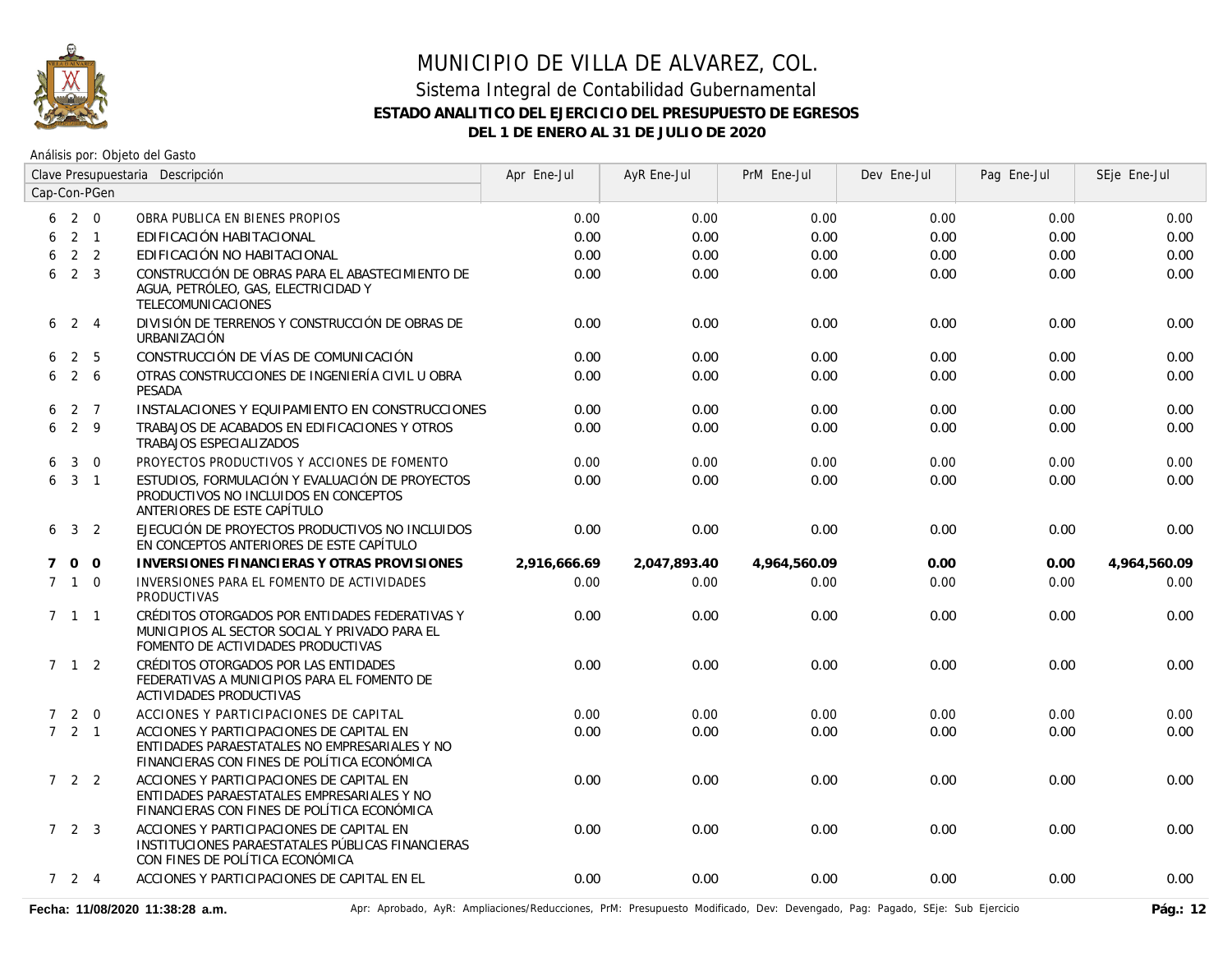

| Clave Presupuestaria Descripción |                     |                |                                                                                                                          | Apr Ene-Jul | AyR Ene-Jul | PrM Ene-Jul | Dev Ene-Jul | Pag Ene-Jul | SEje Ene-Jul |
|----------------------------------|---------------------|----------------|--------------------------------------------------------------------------------------------------------------------------|-------------|-------------|-------------|-------------|-------------|--------------|
| Cap-Con-PGen                     |                     |                |                                                                                                                          |             |             |             |             |             |              |
|                                  |                     |                | SECTOR PRIVADO CON FINES DE POLÍTICA ECONÓMICA                                                                           |             |             |             |             |             |              |
|                                  | 725                 |                | ACCIONES Y PARTICIPACIONES DE CAPITAL EN<br>ORGANISMOS INTERNACIONALES CON FINES DE<br>POLÍTICA ECONÓMICA                | 0.00        | 0.00        | 0.00        | 0.00        | 0.00        | 0.00         |
|                                  | 7 2 6               |                | ACCIONES Y PARTICIPACIONES DE CAPITAL EN EL<br>SECTOR EXTERNO CON FINES DE POLÍTICA ECONÓMICA                            | 0.00        | 0.00        | 0.00        | 0.00        | 0.00        | 0.00         |
|                                  | $727$               |                | ACCIONES Y PARTICIPACIONES DE CAPITAL EN EL<br>SECTOR PÚBLICO CON FINES DE GESTIÓN DE LIQUIDEZ                           | 0.00        | 0.00        | 0.00        | 0.00        | 0.00        | 0.00         |
|                                  | 728                 |                | ACCIONES Y PARTICIPACIONES DE CAPITAL EN EL<br>SECTOR PRIVADO CON FINES DE GESTIÓN DE LIQUIDEZ                           | 0.00        | 0.00        | 0.00        | 0.00        | 0.00        | 0.00         |
|                                  | 729                 |                | ACCIONES Y PARTICIPACIONES DE CAPITAL EN EL<br>SECTOR EXTERNO CON FINES DE GESTIÓN DE LIQUIDEZ                           | 0.00        | 0.00        | 0.00        | 0.00        | 0.00        | 0.00         |
| $7^{\circ}$                      | $\mathbf{3}$        | $\Omega$       | COMPRA DE TITULOS Y VALORES                                                                                              | 0.00        | 0.00        | 0.00        | 0.00        | 0.00        | 0.00         |
| $\mathcal{I}$                    |                     | $3 \quad 1$    | <b>BONOS</b>                                                                                                             | 0.00        | 0.00        | 0.00        | 0.00        | 0.00        | 0.00         |
|                                  | $7 \quad 3 \quad 2$ |                | VALORES REPRESENTATIVOS DE DEUDA ADQUIRIDOS<br>CON FINES DE POLÍTICA ECONÓMICA                                           | 0.00        | 0.00        | 0.00        | 0.00        | 0.00        | 0.00         |
| 7                                |                     | 3 <sup>3</sup> | VALORES REPRESENTATIVOS DE DEUDA ADQUIRIDOS<br>CON FINES DE GESTIÓN DE LIQUIDEZ                                          | 0.00        | 0.00        | 0.00        | 0.00        | 0.00        | 0.00         |
|                                  | 7 3 4               |                | OBLIGACIONES NEGOCIABLES ADQUIRIDAS CON FINES DE<br>POLÍTICA ECONÓMICA                                                   | 0.00        | 0.00        | 0.00        | 0.00        | 0.00        | 0.00         |
| $7^{\circ}$                      |                     | 3 <sub>5</sub> | OBLIGACIONES NEGOCIABLES ADQUIRIDAS CON FINES DE<br>GESTIÓN DE LIQUIDEZ                                                  | 0.00        | 0.00        | 0.00        | 0.00        | 0.00        | 0.00         |
| $\mathcal{I}$                    | 3                   | 9              | <b>OTROS VALORES</b>                                                                                                     | 0.00        | 0.00        | 0.00        | 0.00        | 0.00        | 0.00         |
| $\mathcal{I}$                    | $\overline{4}$      | $\overline{0}$ | <b>CONCESION DE PRESTAMOS</b>                                                                                            | 0.00        | 0.00        | 0.00        | 0.00        | 0.00        | 0.00         |
|                                  | 741                 |                | CONCESIÓN DE PRÉSTAMOS A ENTIDADES<br>PARAESTATALES NO EMPRESARIALES Y NO FINANCIERAS<br>CON FINES DE POLÍTICA ECONÓMICA | 0.00        | 0.00        | 0.00        | 0.00        | 0.00        | 0.00         |
| $7^{\circ}$                      |                     | 4 <sup>2</sup> | CONCESIÓN DE PRÉSTAMOS A ENTIDADES<br>PARAESTATALES EMPRESARIALES Y NO FINANCIERAS<br>CON FINES DE POLÍTICA ECONÓMICA    | 0.00        | 0.00        | 0.00        | 0.00        | 0.00        | 0.00         |
|                                  | $7 \t4 \t3$         |                | CONCESIÓN DE PRÉSTAMOS A INSTITUCIONES<br>PARAESTATALES PÚBLICAS FINANCIERAS CON FINES DE<br>POLÍTICA ECONÓMICA          | 0.00        | 0.00        | 0.00        | 0.00        | 0.00        | 0.00         |
| $7^{\circ}$                      | $\overline{4}$      | $\overline{4}$ | CONCESIÓN DE PRÉSTAMOS A ENTIDADES FEDERATIVAS<br>Y MUNICIPIOS CON FINES DE POLÍTICA ECONÓMICA                           | 0.00        | 0.00        | 0.00        | 0.00        | 0.00        | 0.00         |
| $7^{\circ}$                      |                     | 4 5            | CONCESIÓN DE PRÉSTAMOS AL SECTOR PRIVADO CON<br>FINES DE POLÍTICA ECONÓMICA                                              | 0.00        | 0.00        | 0.00        | 0.00        | 0.00        | 0.00         |
| $7^{\circ}$                      |                     | 4 6            | CONCESIÓN DE PRÉSTAMOS AL SECTOR EXTERNO CON<br>FINES DE POLÍTICA ECONÓMICA                                              | 0.00        | 0.00        | 0.00        | 0.00        | 0.00        | 0.00         |
|                                  | 7 4 7               |                | CONCESIÓN DE PRÉSTAMOS AL SECTOR PÚBLICO CON                                                                             | 0.00        | 0.00        | 0.00        | 0.00        | 0.00        | 0.00         |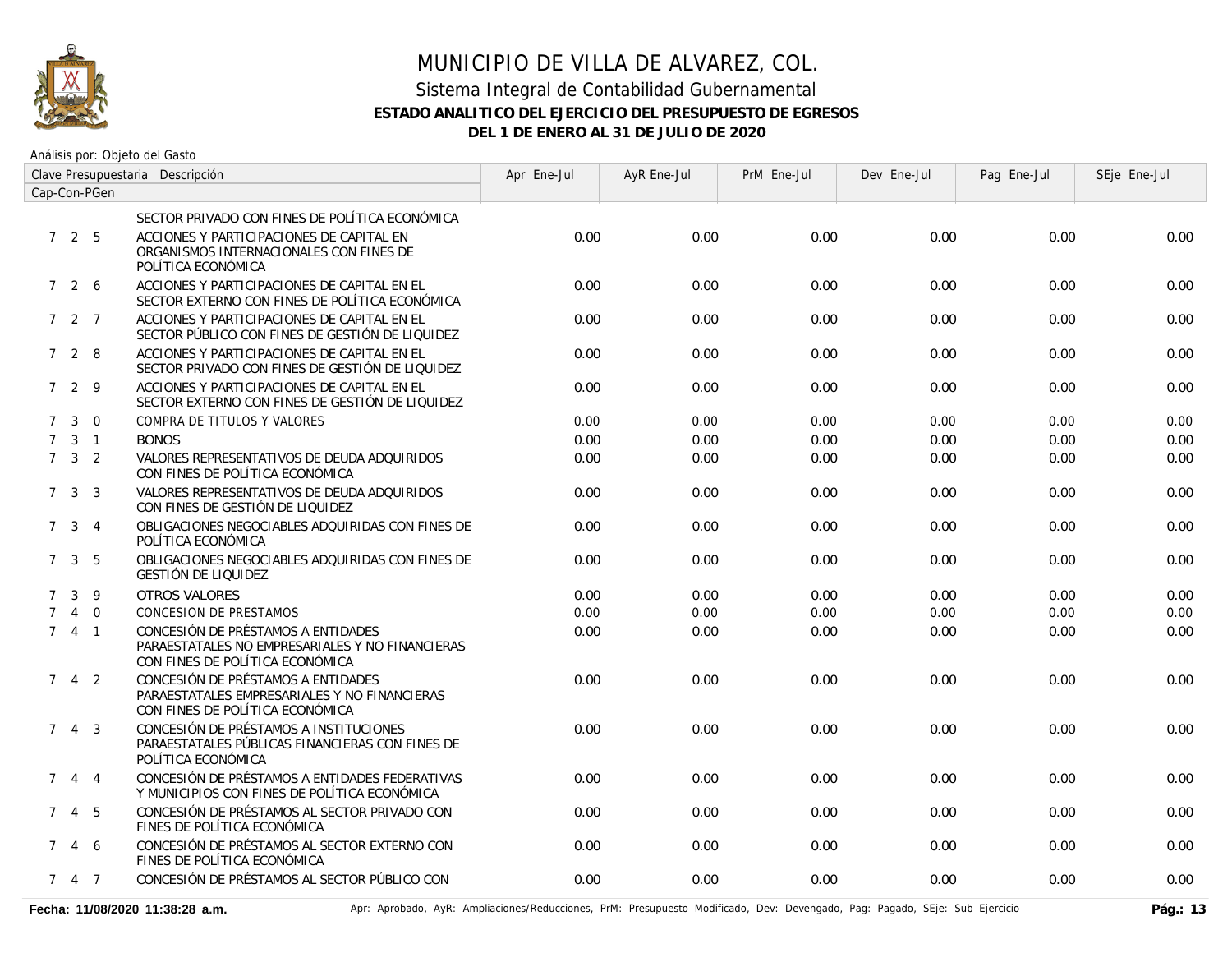

| Clave Presupuestaria Descripción |                   |                |                                                                              | Apr Ene-Jul  | AyR Ene-Jul  | PrM Ene-Jul  | Dev Ene-Jul | Pag Ene-Jul | SEje Ene-Jul |
|----------------------------------|-------------------|----------------|------------------------------------------------------------------------------|--------------|--------------|--------------|-------------|-------------|--------------|
|                                  |                   | Cap-Con-PGen   |                                                                              |              |              |              |             |             |              |
|                                  |                   |                | FINES DE GESTIÓN DE LIQUIDEZ                                                 |              |              |              |             |             |              |
| $7\phantom{0}$                   | 4 8               |                | CONCESIÓN DE PRÉSTAMOS AL SECTOR PRIVADO CON<br>FINES DE GESTIÓN DE LIQUIDEZ | 0.00         | 0.00         | 0.00         | 0.00        | 0.00        | 0.00         |
| 7                                | 4                 | - 9            | CONCESIÓN DE PRÉSTAMOS AL SECTOR EXTERNO CON<br>FINES DE GESTIÓN DE LIQUIDEZ | 0.00         | 0.00         | 0.00         | 0.00        | 0.00        | 0.00         |
|                                  | $7\quad 5\quad 0$ |                | INVERSIONES EN FIDEICOMISOS, MANDATOS Y OTROS<br>ANALOGOS                    | 0.00         | 0.00         | 0.00         | 0.00        | 0.00        | 0.00         |
|                                  | 7 <sub>5</sub>    | $\overline{1}$ | INVERSIONES EN FIDEICOMISOS DEL PODER EJECUTIVO                              | 0.00         | 0.00         | 0.00         | 0.00        | 0.00        | 0.00         |
| $7^{\circ}$                      | 5                 | 2              | INVERSIONES EN FIDEICOMISOS DEL PODER LEGISLATIVO                            | 0.00         | 0.00         | 0.00         | 0.00        | 0.00        | 0.00         |
| $7^{\circ}$                      | 5                 | $\overline{3}$ | INVERSIONES EN FIDEICOMISOS DEL PODER JUDICIAL                               | 0.00         | 0.00         | 0.00         | 0.00        | 0.00        | 0.00         |
| $7^{\circ}$                      | $5\overline{)}$   | $\overline{4}$ | INVERSIONES EN FIDEICOMISOS PÚBLICOS NO<br>EMPRESARIALES Y NO FINANCIEROS    | 0.00         | 0.00         | 0.00         | 0.00        | 0.00        | 0.00         |
|                                  | 7 5               | -5             | INVERSIONES EN FIDEICOMISOS PÚBLICOS<br>EMPRESARIALES Y NO FINANCIEROS       | 0.00         | 0.00         | 0.00         | 0.00        | 0.00        | 0.00         |
| $\mathcal{I}$                    | 5                 | 6              | INVERSIONES EN FIDEICOMISOS PÚBLICOS FINANCIEROS                             | 0.00         | 0.00         | 0.00         | 0.00        | 0.00        | 0.00         |
| $7^{\circ}$                      | 5                 | $\overline{7}$ | INVERSIONES EN FIDEICOMISOS DE ENTIDADES<br><b>FEDERATIVAS</b>               | 0.00         | 0.00         | 0.00         | 0.00        | 0.00        | 0.00         |
| $\mathcal{I}$                    | 5                 | 8              | INVERSIONES EN FIDEICOMISOS DE MUNICIPIOS                                    | 0.00         | 0.00         | 0.00         | 0.00        | 0.00        | 0.00         |
| $\overline{7}$                   | 5                 | 9              | OTRAS INVERSIONES EN FIDEICOMISOS                                            | 0.00         | 0.00         | 0.00         | 0.00        | 0.00        | 0.00         |
| $\overline{7}$                   | 6                 | $\mathbf 0$    | OTRAS INVERSIONES FINANCIERAS                                                | 0.00         | 0.00         | 0.00         | 0.00        | 0.00        | 0.00         |
| $\overline{7}$                   | 6                 | $\overline{1}$ | DEPÓSITOS A LARGO PLAZO EN MONEDA NACIONAL                                   | 0.00         | 0.00         | 0.00         | 0.00        | 0.00        | 0.00         |
| $\overline{7}$                   | 6                 | 2              | DEPÓSITOS A LARGO PLAZO EN MONEDA EXTRANJERA                                 | 0.00         | 0.00         | 0.00         | 0.00        | 0.00        | 0.00         |
| $7^{\circ}$                      | 9                 | $\overline{0}$ | PROVISIONES PARA CONTINGENCIAS Y OTRAS<br><b>EROGACIONES ESPECIALES</b>      | 2,916,666.69 | 2,047,893.40 | 4,964,560.09 | 0.00        | 0.00        | 4,964,560.09 |
|                                  | 7 9               | $\overline{1}$ | CONTINGENCIAS POR FENÓMENOS NATURALES                                        | 0.00         | 0.00         | 0.00         | 0.00        | 0.00        | 0.00         |
| $\overline{7}$                   | 9                 | 2              | CONTINGENCIAS SOCIOECONÓMICAS                                                | 2,916,666.69 | 2,047,893.40 | 4,964,560.09 | 0.00        | 0.00        | 4,964,560.09 |
| 7                                | 9                 | 9              | OTRAS EROGACIONES ESPECIALES                                                 | 0.00         | 0.00         | 0.00         | 0.00        | 0.00        | 0.00         |
| 8                                | $\Omega$          | $\Omega$       | PARTICIPACIONES Y APORTACIONES                                               | 0.00         | 0.00         | 0.00         | 0.00        | 0.00        | 0.00         |
| 8                                | $\mathbf{1}$      | $\overline{0}$ | PARTICIPACIONES                                                              | 0.00         | 0.00         | 0.00         | 0.00        | 0.00        | 0.00         |
| 8                                | $1 \quad 1$       |                | FONDO GENERAL DE PARTICIPACIONES                                             | 0.00         | 0.00         | 0.00         | 0.00        | 0.00        | 0.00         |
| 8                                | $\overline{1}$    | $\overline{2}$ | FONDO DE FOMENTO MUNICIPAL                                                   | 0.00         | 0.00         | 0.00         | 0.00        | 0.00        | 0.00         |
| 8                                | $\overline{1}$    | $\overline{3}$ | PARTICIPACIONES DE LAS ENTIDADES FEDERATIVAS A<br><b>LOS MUNICIPIOS</b>      | 0.00         | 0.00         | 0.00         | 0.00        | 0.00        | 0.00         |
| 8                                | 1 4               |                | OTROS CONCEPTOS PARTICIPABLES DE LA FEDERACIÓN<br>A ENTIDADES FEDERATIVAS    | 0.00         | 0.00         | 0.00         | 0.00        | 0.00        | 0.00         |
| 8                                | $\overline{1}$    | - 5            | OTROS CONCEPTOS PARTICIPABLES DE LA FEDERACIÓN<br>A MUNICIPIOS               | 0.00         | 0.00         | 0.00         | 0.00        | 0.00        | 0.00         |
| 8                                | 16                |                | CONVENIOS DE COLABORACIÓN ADMINISTRATIVA                                     | 0.00         | 0.00         | 0.00         | 0.00        | 0.00        | 0.00         |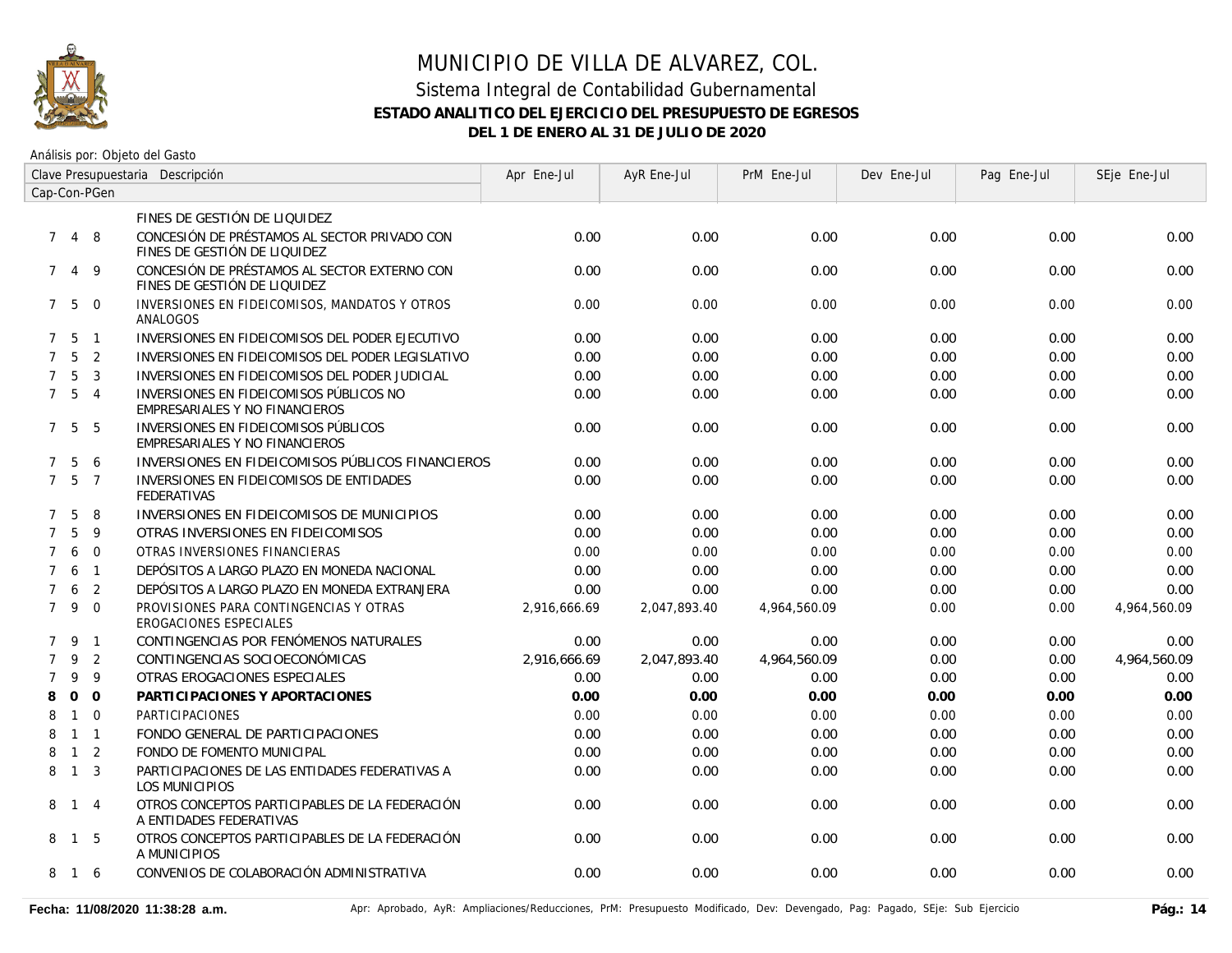

| Clave Presupuestaria Descripción |                |                |                                                                                                             | Apr Ene-Jul   | AyR Ene-Jul | PrM Ene-Jul   | Dev Ene-Jul   | Pag Ene-Jul   | SEje Ene-Jul |
|----------------------------------|----------------|----------------|-------------------------------------------------------------------------------------------------------------|---------------|-------------|---------------|---------------|---------------|--------------|
| Cap-Con-PGen                     |                |                |                                                                                                             |               |             |               |               |               |              |
|                                  | 8 3 0          |                | <b>APORTACIONES</b>                                                                                         | 0.00          | 0.00        | 0.00          | 0.00          | 0.00          | 0.00         |
| 8                                | $3 \quad 1$    |                | APORTACIONES DE LA FEDERACIÓN A LAS ENTIDADES<br><b>FEDERATIVAS</b>                                         | 0.00          | 0.00        | 0.00          | 0.00          | 0.00          | 0.00         |
| 8                                | $\mathbf{3}$   | 2              | APORTACIONES DE LA FEDERACIÓN A MUNICIPIOS                                                                  | 0.00          | 0.00        | 0.00          | 0.00          | 0.00          | 0.00         |
| 8                                | 3 <sup>3</sup> |                | APORTACIONES DE LAS ENTIDADES FEDERATIVAS A LOS<br><b>MUNICIPIOS</b>                                        | 0.00          | 0.00        | 0.00          | 0.00          | 0.00          | 0.00         |
| 8                                | $\mathbf{3}$   | $\overline{4}$ | APORTACIONES PREVISTAS EN LEYES Y DECRETOS AL<br>SISTEMA DE PROTECCIÓN SOCIAL                               | 0.00          | 0.00        | 0.00          | 0.00          | 0.00          | 0.00         |
| 8                                | $\mathbf{3}$   | 5              | APORTACIONES PREVISTAS EN LEYES Y DECRETOS<br>COMPENSATORIAS A ENTIDADES FEDERATIVAS Y<br><b>MUNICIPIOS</b> | 0.00          | 0.00        | 0.00          | 0.00          | 0.00          | 0.00         |
| 8                                | 5              | $\overline{0}$ | <b>CONVENIOS</b>                                                                                            | 0.00          | 0.00        | 0.00          | 0.00          | 0.00          | 0.00         |
| 8                                | 5              | $\overline{1}$ | CONVENIOS DE REASIGNACIÓN                                                                                   | 0.00          | 0.00        | 0.00          | 0.00          | 0.00          | 0.00         |
| 8                                | 5              | 2              | CONVENIOS DE DESCENTRALIZACIÓN                                                                              | 0.00          | 0.00        | 0.00          | 0.00          | 0.00          | 0.00         |
| 8                                | 5              | $\overline{3}$ | <b>OTROS CONVENIOS</b>                                                                                      | 0.00          | 0.00        | 0.00          | 0.00          | 0.00          | 0.00         |
| 9                                |                | 0 <sub>0</sub> | <b>DEUDA PUBLICA</b>                                                                                        | 17,680,691.66 | 150,392.79  | 17,831,084.45 | 16,113,383.63 | 16,113,383.63 | 1,717,700.82 |
| 9                                |                | $1\quad 0$     | AMORTIZACION DE LA DEUDA PUBLICA                                                                            | 13,086,201.31 | 6,581.62    | 13,092,782.93 | 13,090,851.46 | 13,090,851.46 | 1,931.47     |
| 9                                |                | $1 \quad 1$    | AMORTIZACIÓN DE LA DEUDA INTERNA CON<br>INSTITUCIONES DE CRÉDITO                                            | 13,086,201.31 | 6,581.62    | 13,092,782.93 | 13.090.851.46 | 13.090.851.46 | 1.931.47     |
|                                  | $9 \t1 \t2$    |                | AMORTIZACIÓN DE LA DEUDA INTERNA POR EMISIÓN DE<br>TÍTULOS Y VALORES                                        | 0.00          | 0.00        | 0.00          | 0.00          | 0.00          | 0.00         |
|                                  | 9 1 3          |                | AMORTIZACIÓN DE ARRENDAMIENTOS FINANCIEROS<br><b>NACIONALES</b>                                             | 0.00          | 0.00        | 0.00          | 0.00          | 0.00          | 0.00         |
|                                  | 9 1 4          |                | AMORTIZACIÓN DE LA DEUDA EXTERNA CON<br>INSTITUCIONES DE CRÉDITO                                            | 0.00          | 0.00        | 0.00          | 0.00          | 0.00          | 0.00         |
|                                  | 9 1 5          |                | AMORTIZACIÓN DE DEUDA EXTERNA CON ORGANISMOS<br>FINANCIEROS INTERNACIONALES                                 | 0.00          | 0.00        | 0.00          | 0.00          | 0.00          | 0.00         |
| 9                                |                | 1 6            | AMORTIZACIÓN DE LA DEUDA BILATERAL                                                                          | 0.00          | 0.00        | 0.00          | 0.00          | 0.00          | 0.00         |
| 9                                | $1\quad 7$     |                | AMORTIZACIÓN DE LA DEUDA EXTERNA POR EMISIÓN DE<br>TÍTULOS Y VALORES                                        | 0.00          | 0.00        | 0.00          | 0.00          | 0.00          | 0.00         |
|                                  | 9 1 8          |                | AMORTIZACIÓN DE ARRENDAMIENTOS FINANCIEROS<br>INTERNACIONALES                                               | 0.00          | 0.00        | 0.00          | 0.00          | 0.00          | 0.00         |
| 9                                |                | $2 \quad 0$    | INTERESES DE LA DEUDA PUBLICA                                                                               | 3,719,490.35  | 143,811.17  | 3,863,301.52  | 3,022,532.17  | 3,022,532.17  | 840,769.35   |
|                                  | 921            |                | INTERESES DE LA DEUDA INTERNA CON INSTITUCIONES<br>DE CRÉDITO                                               | 3.719.490.35  | 143,811.17  | 3,863,301.52  | 3,022,532.17  | 3.022.532.17  | 840.769.35   |
|                                  | 9 2 2          |                | INTERESES DERIVADOS DE LA COLOCACIÓN DE TÍTULOS Y<br>VALORES                                                | 0.00          | 0.00        | 0.00          | 0.00          | 0.00          | 0.00         |
|                                  | 9 2 3          |                | INTERESES POR ARRENDAMIENTOS FINANCIEROS<br><b>NACIONALES</b>                                               | 0.00          | 0.00        | 0.00          | 0.00          | 0.00          | 0.00         |